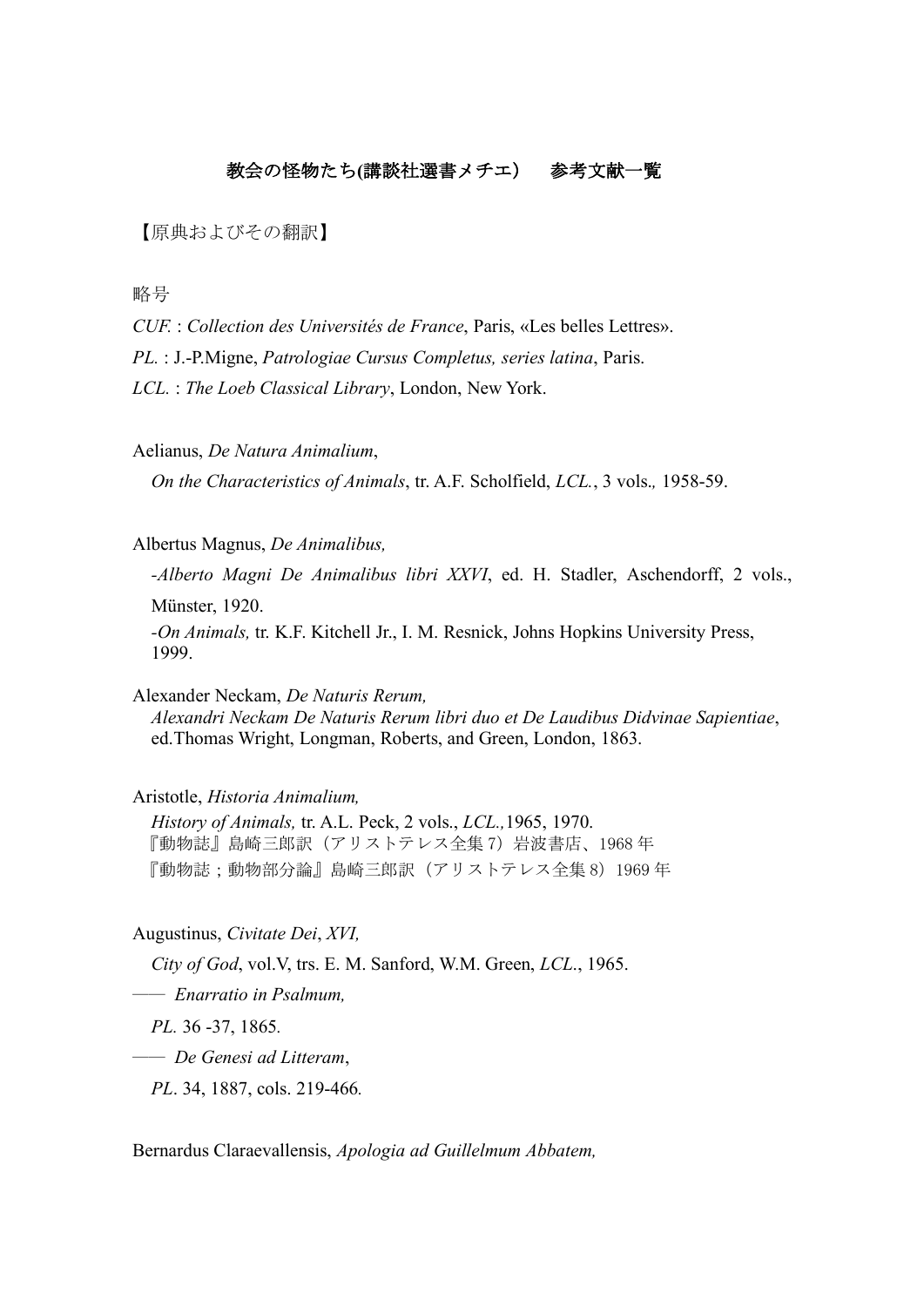クレルヴォーのベルナルドゥス「ギヨーム修道院長への弁明」『修道院神学』(中世 思想原典集成 10)平凡社、1997 年、455-489 頁

### *Beowulf*

『ベーオウルフ』忍足欣四郎訳、岩波文庫、1990 年

Brunetto Latini, *Tresor,*

eds. Pietro G. Beltrami, Paolo Squillacioti, Plinio Torri e Sergio Vatteroni, Giulio Einaudi editore, Torino, 2007.

Francesco Colonna, *Hypnerotomachia Poliphili*,

ed. Giovanni Pozzi, Lucia A. Ciapponi, vol.1, Editrice Antenore, Padova, 1980.

Dante Alighieri, *La Divina Commedia*,

ed. Natalio Sapegno, La Nuova Italia Editrice, Firenze, 1983-1984.

*Epistola Alexandri Regis Magni Macedonis ad Magistrum Suum Aristotelem,*

-Andy Orchard, The Letter of Alexander to Aristotle, *Pride and Prodigies. Studies in the Monsters of the Beowulf- Manuscript*, University of Toronto Press, 1995, pp. 204-223.

-「アレクサンドロス大王からアリストテレス宛の手紙」『西洋中世奇譚集成 東方の 驚異』池上俊一訳、講談社、2009 年、15-57 頁

Gervaise, *Bestiaire,*

-Il «Bestiaire» di Gervaise*, Bestiari Medievali*, ed. Luigiana Morini, Giulio Einaudi editore, Torino, 1996, pp. 288-361.

-"Le Bestiaire de Gervaise", ed. Paul Meyer, *Romania*, vol.1, 1872, pp. 420-443.

Gervasius Thilberiensis, *Otia Impelialia,*

-ed. S. E. Banks , J. W. Binns, Clarendon Press, Oxford, 2002*. -*ティルベリのゲルウァシウス『皇帝の閑暇』池上俊一訳、青土社、1997 年

Girardus Cambrensis, *Topographia Hibernica*,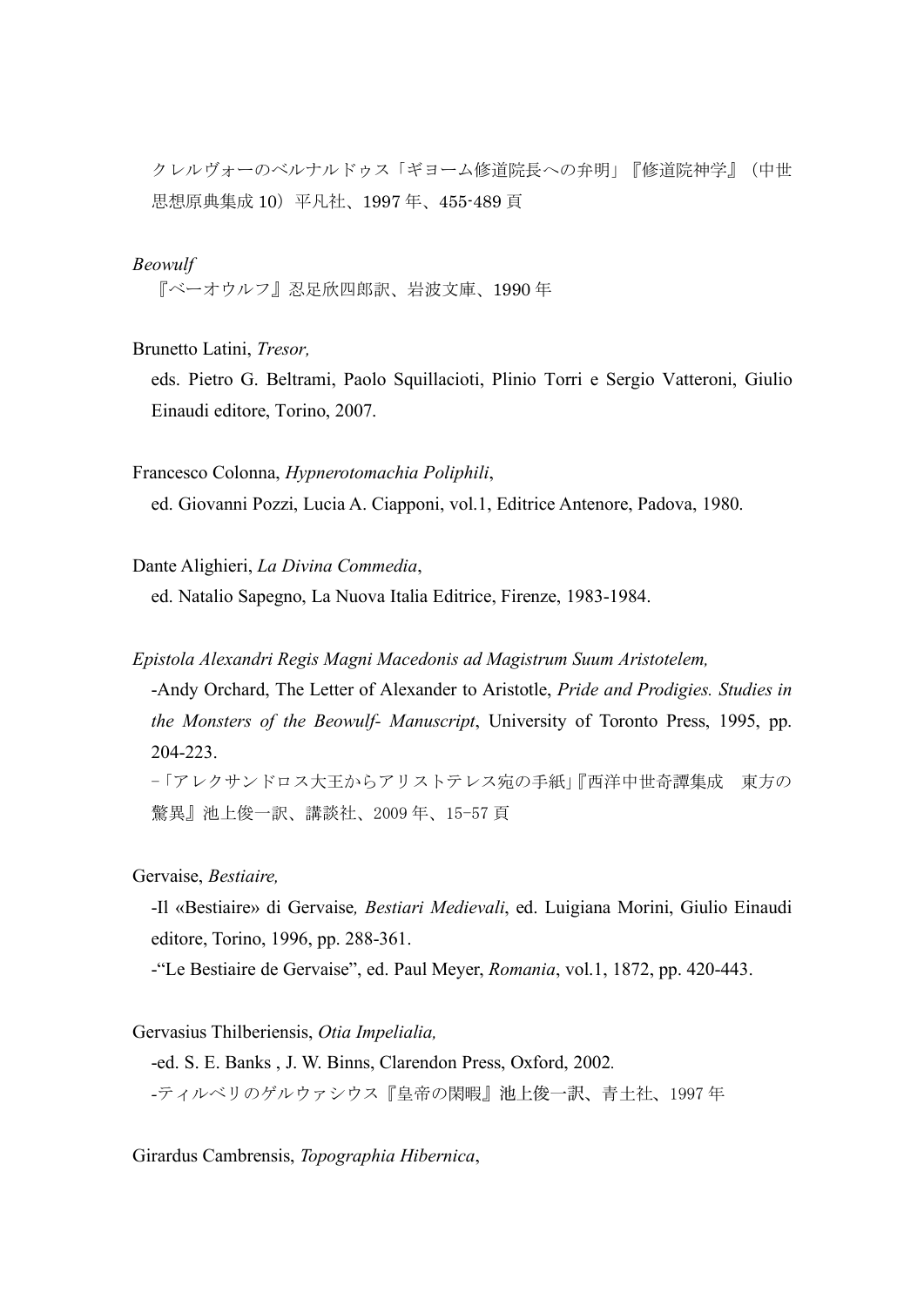『アイルランド地誌』有光秀行訳、青土社、1996 年

Gregorius Magnus, *Registri Epistolarum, PL.*77, 1849, cols. 431-1328.

Guillaume le Clerc de Normandie, *Le Bestiaire Divin, -*ed. M. C. Hippeau, A. Hardel, Caen, 1852. -*Bestiaire du Moyen Âge*, ed. Gabriel Bianciotto, Éditions Stock, 1980, pp. 67-125.

Herodotus, *Historiae,* -tr. A.D. Godley, *LCL.,* vol.4, 1926-1950.

Herrade Hohenburgensis, *Hortus Deliciarum*,

-eds. Rosalie Green, Michael Evans, Christine bischoff, Michael Curschmann, The Warburg Institute,1979.

Hildegardis Bingensis, *Liber Divinorum Operum,*

*Ildegarda di Bingen, Il libro delle opere divine*, eds. Maria Cristiani, Michela Pereira, Arnardo Mondadori Editore, Milano, 2003.

Horatius*, Ars Poetica,*

松本仁介、岡道男訳『アリストテレース 詩学 ホラーティウス 詩論』岩波文庫、 1997 年

Isidorus Hispanensis, *Etymologiae,* 

*-PL.* 82, 1850, cols. 560-636.

*-The Etymologies of Isidore of Seville,* trs. S. A. Barney, W. J. Lewis, J. A. Beach, O. Berghof, Cambridge University Press, 2006.

Jacques de Vitry, *Historia Orientalis*, *Histoire Orientale de Jacques de Vitry*, tr. Marie-Geneviève Grossel, Honoré Champion Éditeur, Paris, 2005.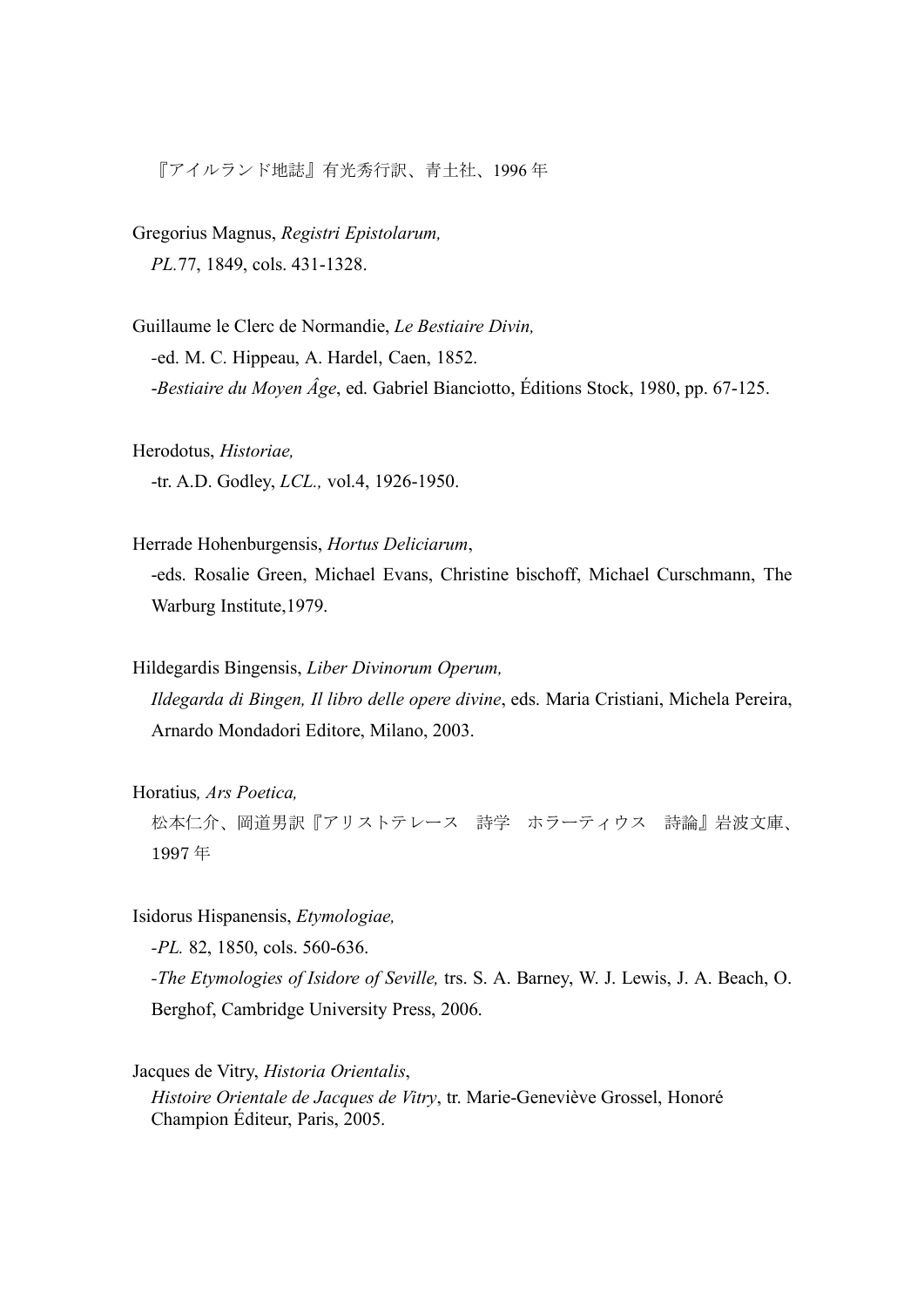John de Mandeville, *The Travels of Sir John Mandeville*,

-Dover Publicatin Inc., Mineola, NY., 2006.

-『東方旅行記』大場正史訳、平凡社(東洋文庫 19)1964 年

Johannes Scotus Eriugena, *De Divisione Narutae,*

*PL.*122, 1865, cols. 439-1022.

#### *Liber Bestiarum,*

-*Liber Bestiarum (Bodleian Library, Oxford, MS. Bodley 764)*, The Folio Society, London, 2008.

-*Bestiary (Bodleian Library, Oxford, MS. Bodley 764),* tr. Richard Barber, The Boydell Press, Woodbridge, 1992.

*-A Medieval Book of Beasts. The Second-family Bestiary*(*British Library, MS. Add. 11283)*, tr. Willene B. Clark, The Boydell Press, Rochester NY., 2006.

-*The Peterbough Bestiary (Cambridge, Corpus Christi College, MS 53)*, Faksimili Verlag, Luzern, Yushodo Co. Ltd., 2003, Tokyo.

*Liber Monstrorum*.

-ed. Franco Porsia, Edizione Dedalo, Bari, 1976.

-Andy Orchard, *Pride and Prodigies. Studies in the Monsters of the Beowulf-Manuscript*, University of Toronto Press, 1995, pp. 254-317.

*Liber Sancti Jacobi,V,*

-浅野ひとみ「サンティアゴ『巡礼案内記』研究(上)」『純心人文研究』第 8 号、2002 年、1-16 頁

-浅野ひとみ「邦訳『巡礼案内記』」『スペイン・ロマネスク彫刻研究』(長崎純心大学 学術叢書5)九州大学出版会、2003 年、203-222 頁

-浅野ひとみ「サンティアゴ『巡礼案内記』研究(中)」『純心人文研究』第 10 号、2004 年、147-170 頁

-*Guida del Pellegrino di Santiago, Libro quinto del Codex Calixtinus secolo XII,* Jaca Book, Milano, 1989.

Lucanus, *Bella Civilis (Phalsalia),*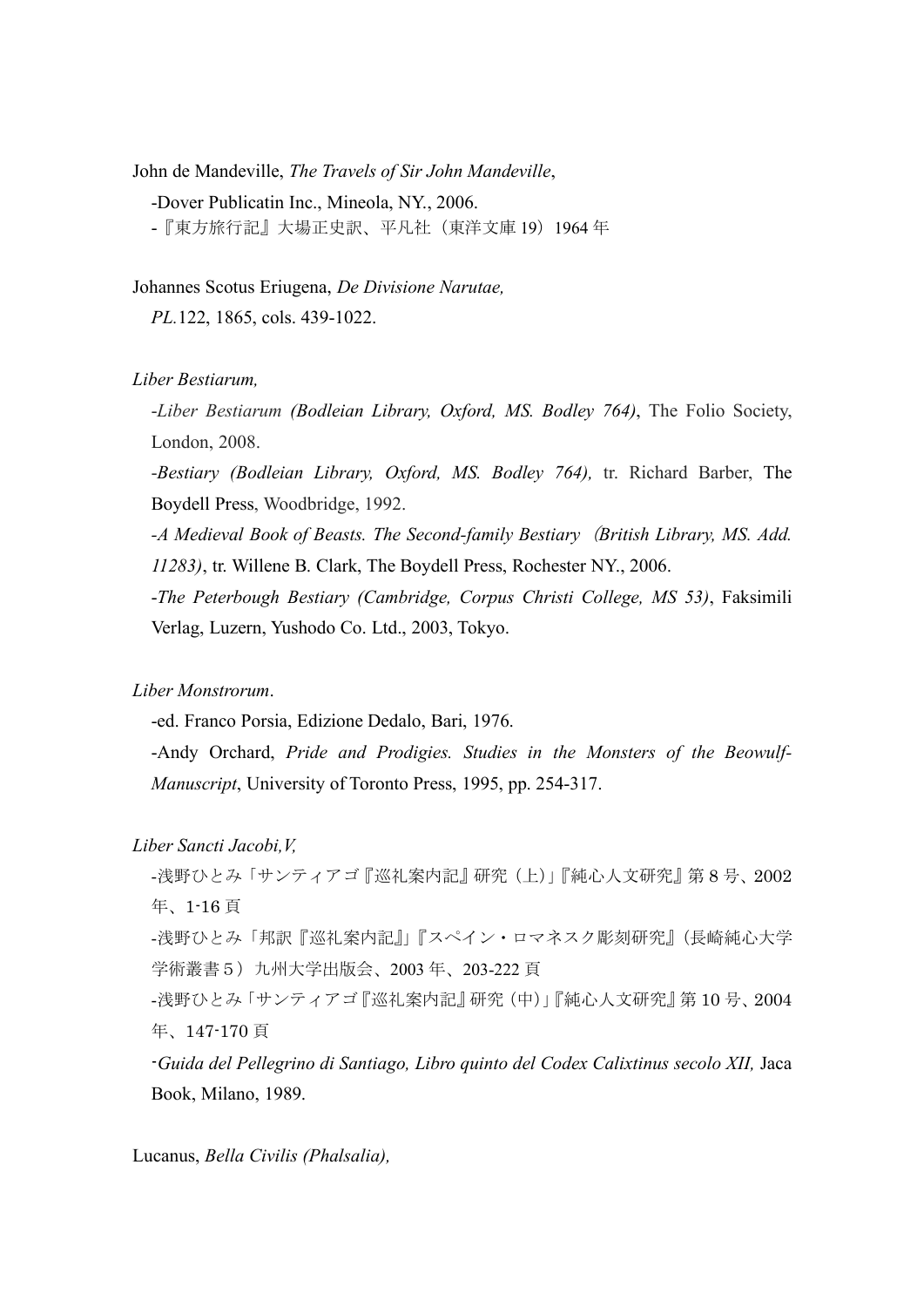*-La guerre civile,* tr. A. Bourgery, 2 vols., *CUF.*, 1927. *-De Bello Civili,* ed. Hugo Grotius, Thomas Farnaby, London, 1818.

Lucretius, *De rerum natura*,

*-*trs. W. H. D. Rouse, M. F. Smith, *LCL.*, 1975.

-「事物の本性について 宇宙論」藤沢令夫訳『ウェルギリウス ルクレティウス』 (世界古典文学全集第 21 巻)筑摩書房、1965 年、291-431 頁

Macrobius, *Saturnalia,* 

ed. Robert A. Kaster, *LCL.,* 3 vols., 2011.

Nicodemus, *Acta Pilati,*

- Acts of Pilate and Christ's Descent into Hell, tr. Feliz Scheidweiler, *New Testament Apocrypha*, ed. Wilhelm Schneemelcher, 2 vols., Westminster John Knox Press, 2003.

#### Odorico di Pordenone,

-*The Travels of Friar Odoric*, tr. Henry Yule, William B. Eerdmans Publishing Company, Grand Rapid, Michigan, Cambridge, UK., 2002.

Oppianos, *Cynegetica*,

*-Oppian, Colluthus, Tryphiodurus*, tr. A. M. Mair, *LCL.*, 1928. -*Tratado de caza. Oppiano Cynegetica. Biblioteca Nazionale Marciana de Venecia*, Patrimonio Ediciones, Valencia.

#### Oraus Magnus, *Historia de Gentibus Septentrionalibus*,

オラウス・マグヌス『北方民族文化誌』(上)(下)谷口幸男訳、渓水社、1991-1992 年

Plato, *Res publica,*

『国家』藤沢令夫訳、岩波書店、1979 年

Francesco Petrarca, *Canzoniere,*

- ed. Pietro Cudini, Garzanti, Milano, 1983.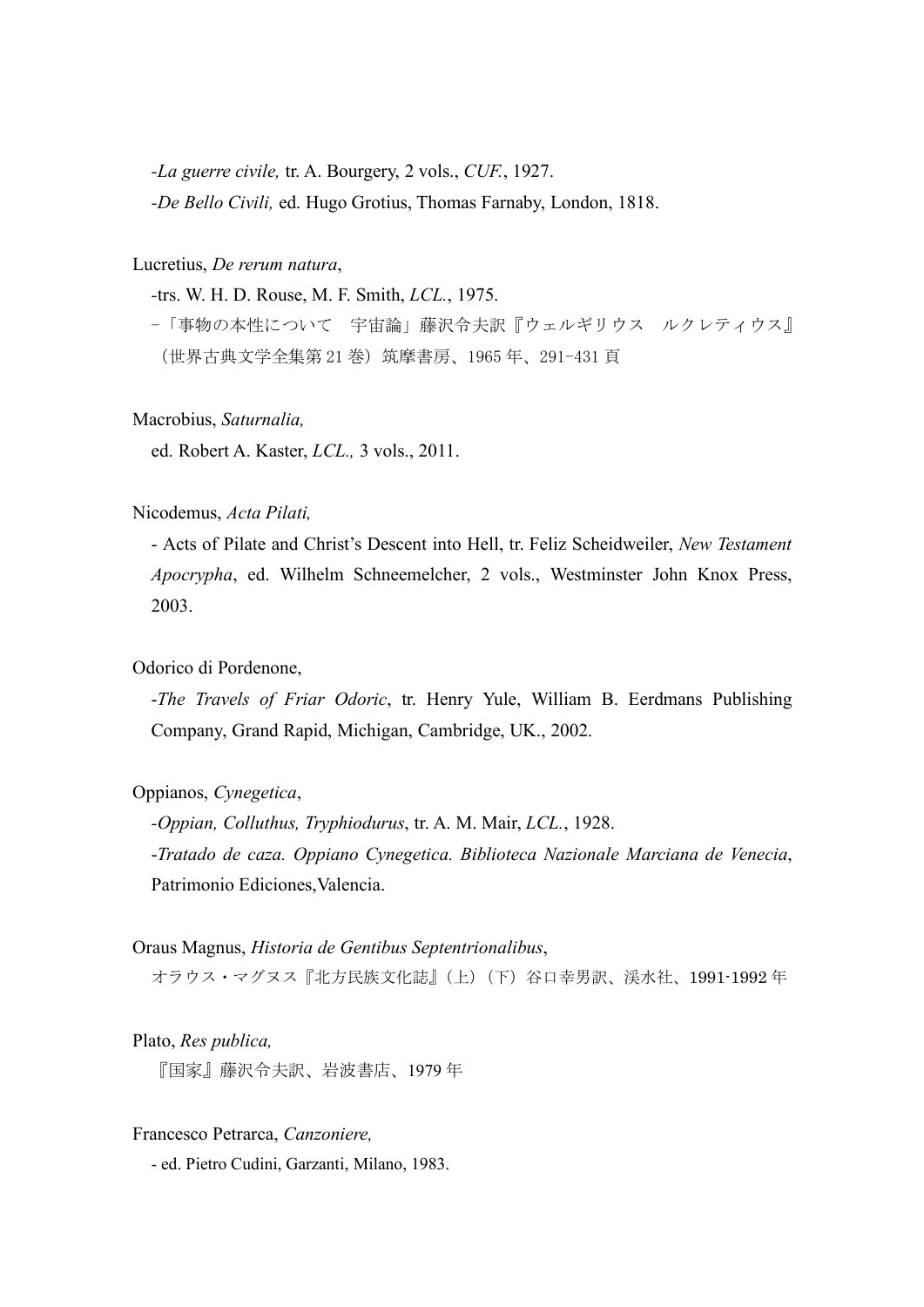-『カンツォニエーレ』池田廉訳、名古屋大学出版会、1992 年

## Petrus Chrysologus, *Sermones,*

*-Sancti Petri Chrysologi Collectio Sermonum*, ed. Alexandre Olivar, Città Nuova Editrice, Roma, Biblioteca Ambrosiana, Milano, 1996.

*-Saint Peter Chrysologus, Selected Sermons and Saint Valerian, Homilies*, ed. George E. Ganss, New York, 1953.

## Pierre le Picard (Pierre de Beauvais), *Bestiaire,*

*-Le Bestiaire. Version longue attribuée à Pierre de Beauvis, ed. Craig Baker, Honoré* Champion Éditeur, Paris, 2010.

-*Bestiaire du Moyen Âge*, ed. Gabriel Bianciotto, Éditions Stock, 1980, pp.19-66.

*Physiologus*

(ギリシャ語)

*-Physiologos. Le besiaire des bestiaries*, ed. Arnaud Zucker, Jérôme Millon, Grenoble, 2004.

-オットー・ゼール『フィシオログス』梶田昭訳、博品社、1994 年

*-Bestiario Medieval*, ed. Ignacio Maraxecheverría, Ediciones Siruela, Madrid, 1986.

*-Il Fisiologo,* ed. Francesco Zambon, Gli Adelphi, Milano, 1975.

(ラテン語)

-Il Fisiologo latino: versio BIs, *Bestiari Medievali*, ed. Luigiana Morini, Giulio Einaudi editore, Torino, 1996, pp. 3-102.

- *Physiologus. A Medieval Book of Nature Lore*, tr. Michael J. Curley, University of Chicago Press, 2009.

-*Teobaldi* «*Phisiologus*»*,* ed. P. T. Eden, E. J. Brill, Leiden, Köln, 1972.

Philippe de Thaün, *Bestiaire,*

-ed. Emmanuel Walberg, Libraire de l'Université, Lund, H.Welter, Paris, 1900.

*-*Il «Bestiaire» di Philippe de Thaün*, Bestiari Medievali*, ed. Luigiana Morini, Giulio Einaudi editore, Torino, 1996, pp.103-285.

Plinius, *Naturalis Historia,*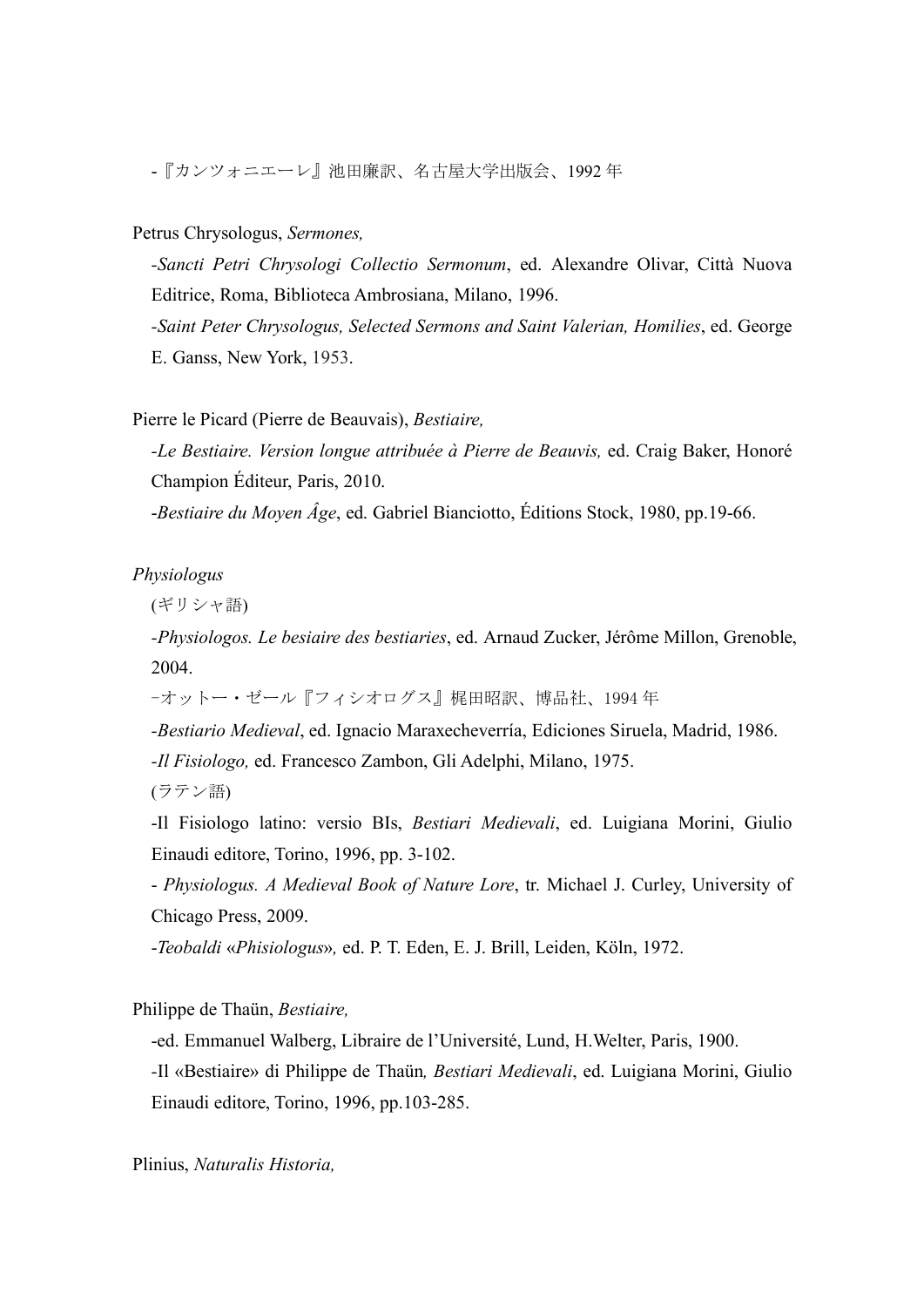*-*tr. H. Rackam*, LCL.,* vols.10, 1983.

-『プリニウスの博物誌』中野定雄、中野里美、中野美代訳、雄山閣、全6巻、2012 年(縮刷版)

Pseudo Hugo de Sancto Victore, *De Bestiis et Aliis Rebus*, *PL.*177, 1879, cols.13-164.

Rabanus Maurus, *Allegoriae in Sacram Scripturam*,

*PL.*112, 1852, cols. 849-1088.

―― *De Rerum Naturis,*

*-Hrabanus Maurus De Universo. The Peculiar Properties of Words and Their Mystical Significance*, tr. P. Throop, 2 vols., Medieval MS, Charlotte, Vermont, 2009. *-De Universo, PL*., 111, 1852, cols. 9-604.

-*De Rerum Naturis, Cod. Casin. 132. Archivio di Montecassino*, ed. Guglielmo Cavallo, Priuli & Verlucca editori, Ivrea, 1994.

Ricardus de Sancto Victore, *Liber Exceptionum,*

-ed. Jean Chatillon, Libraire Philosophique J. Vrin, Paris, 1958.

Richard de Fournival, *Bestiaire d'Amours,*

-*Bestiaire du Moyen Âge*, ed. Gabriel Bianciotto, Éditions Stock, 1980, pp.125-168. *-*Il «Besitiaire d'Amours» de Richart de Fornival*, Bestiari Medievali*, ed. Luigiana Morini, Giulio Einaudi editore, Torino, 1996, pp. 364-424.

Solinus, *Collectanea Rerum Memorabilium,*

-ed. Th. Mommsen, Berolini, 1864.

-*Delle cose meravigliose del mondo*, tr. Vincenzo Belprato, Gabriel Giolito de' Ferrari, 1557.

Storabo, *Geographica*,

tr. Horace Leonard Jones, *LCL.,*1930.

*The Wonders of the East*,

-Andy Orchard, *Pride and Prodigies. Studies in the Monsters of the Beowulf-Manuscript*, University of Toronto Press, 1995, pp. 183-203.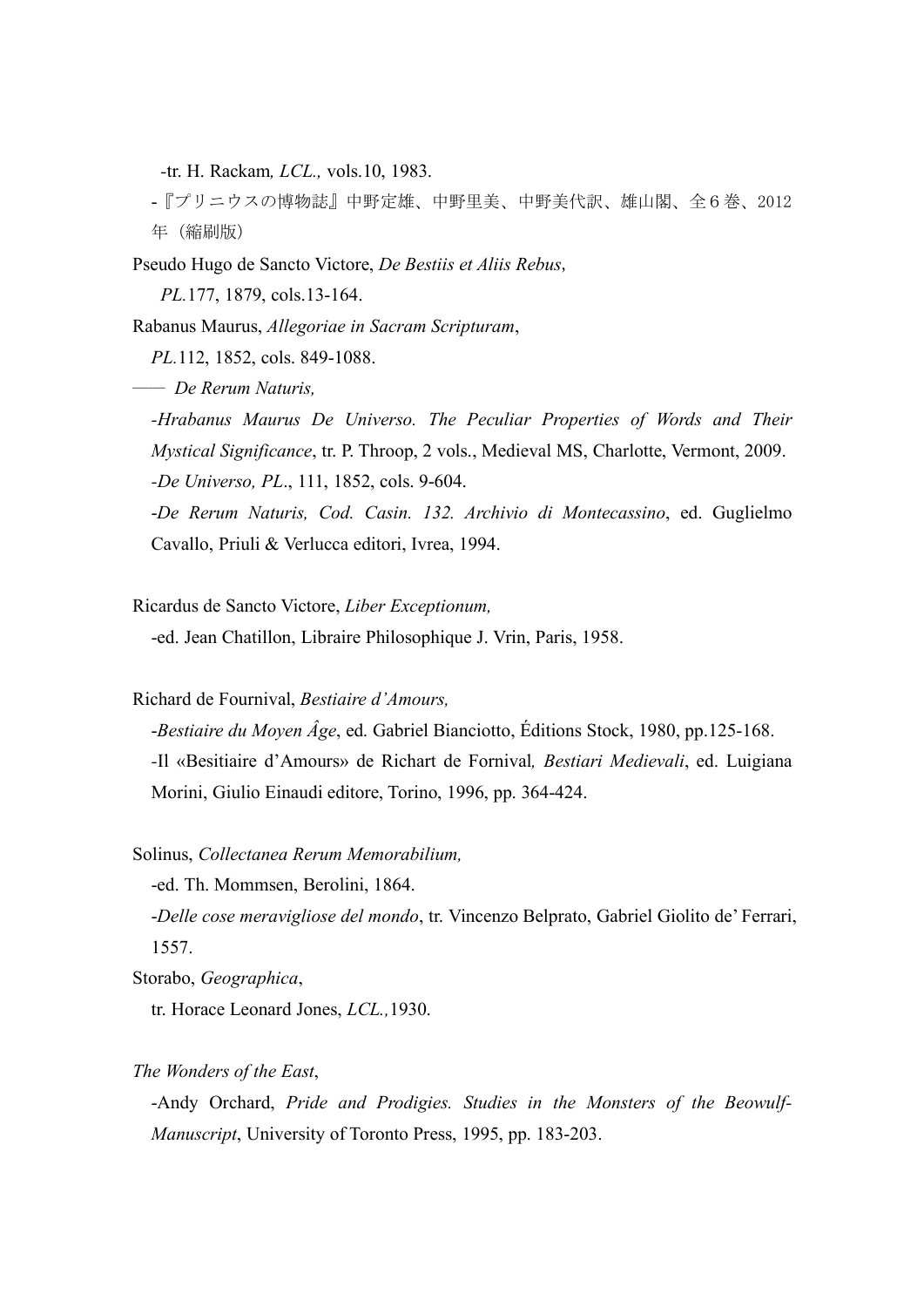## *Ein Tosco-Venezianishcer Bestiarius,*

eds. Max Goldstaub, Richard Wendriner, Max Niemeyer, Halle a. S., 1982.

Vitruvius, *De Architectura,*

森田慶一訳『ウィトルーウィウス建築書』東海大学出版会、1979 年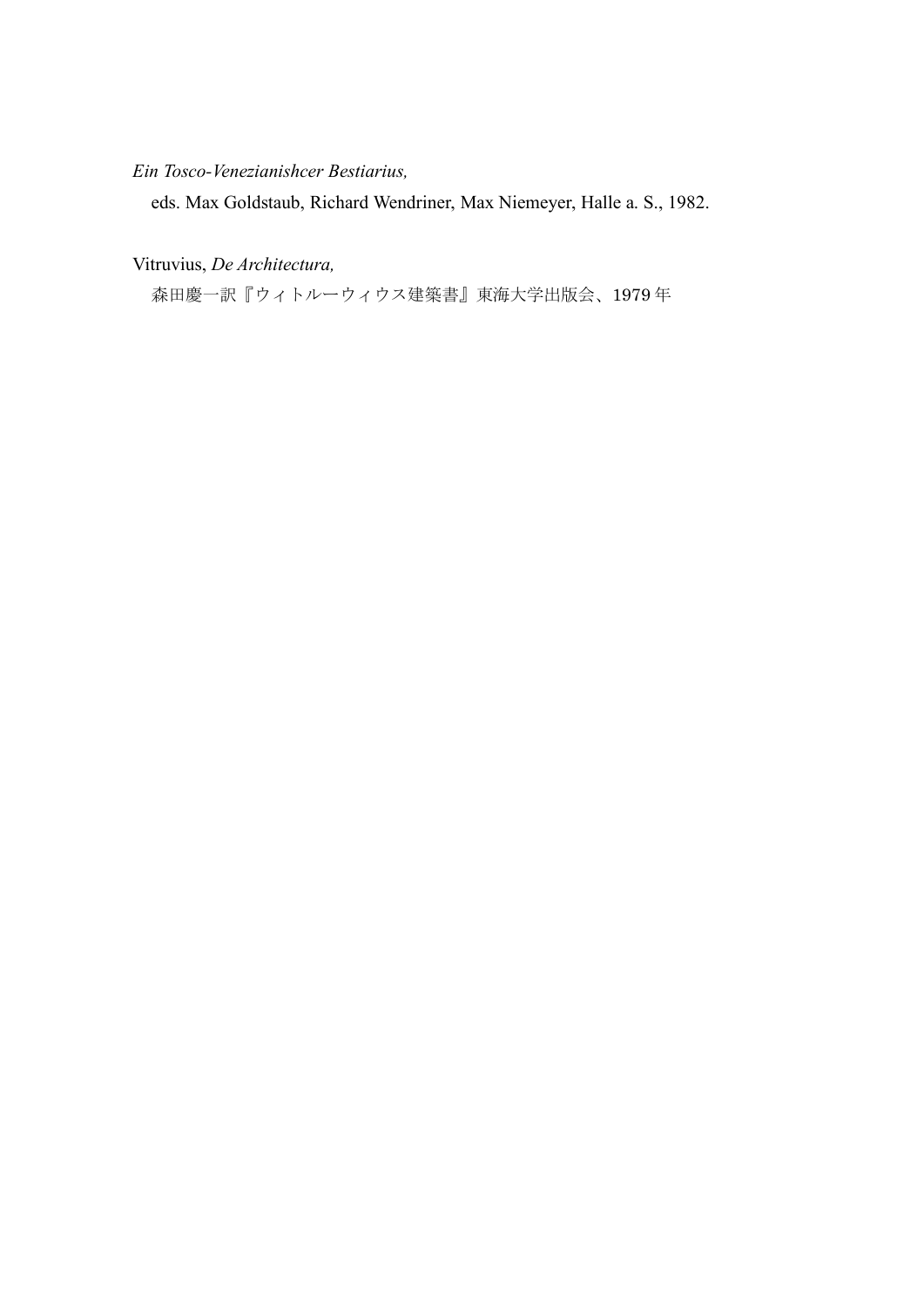## 【欧文文献】邦訳のあるものは\*で示しています。

- Walter Abell, The Collective Dream In Art. A Psycho-historical Study Of Culture Based on Relations between the Arts Psychology and Social Sciences, Harvard University Press, 1957.
- Zofia Ameisenowa, "Animal-headed Gods, Evangelists, Saints, and Righteous Men", Journal of the Warburg and Courtauld Institutes, 12, 1949, pp. 21-45.
- \*William Anderson, Green Man. The Archetype of Our Oneness With the Earth. Harper Collins, 1991.
- Marina Armandi (ed.), *Il Duomo di Modena. Atlante fotografico*, Modena, 1985.
- Marina Armandi (ed.), Lanfranco e Wiligelmo. Il Duomo di Modena, Modena, 1985.
- Linda Phyllis Austern, Inna Naroditskaya, "Introduction. Singing Each to Each", L. Austern, I. Naroditskaya. (eds.), *Music of the Sirens*, Indiana University Press, 2006, pp. 1-15.
- \*Jurgis Baltrusaitis, Formations, Déformations. La stylistique ornamentale dans la sculpture romane, Paris, 1931.
- ――Art sumérien et art roman, Impremerie des Presses Universitaires de France, Paris, 1933.
- ——Réveils et Prodiges, Armand Colin, Paris, 1960.
- \*――Le Moyen Âge fantastique. Antiquités et exotismes dans l'art gothique, Flammarion, Paris, 1981.
- \*Kathleen Basford, The Greenman, D. S. Brewer, New York, 1978.
- Olivier Beigbeder, Lessico dei simboli medievail, Jaca Book, Milano, 1988 (Lexique des symboles, St. Léger Vauban, 1979).
- Janetta Rebold Benton, The Medieval Menageris. Animals in the Art of the Middle Ages, Abbeville Press, New York, 1992.
- Pamela Berger, The Goddess Obscured, Beacon Press, Boston, 1985.
- Silvio Bernardini, Il serpente e la sirena. Il sacro e l'enigma nelle pievi toscane, Don Chichotte, San Quirico d'Orcia, 2000.
- ――Pievi Toscane, Arte e religiosità del mondo contadino, ERI, Torino, 1985.
- Richard Bernheimer, Wild Men in the Middle Ages. A Study in Art, Sentiment, and Demonology, Octagon Books, New York, 1979.
- Diane O. Le Berrurier, The Pictorial Sources of Mythological and Scientific Illustrations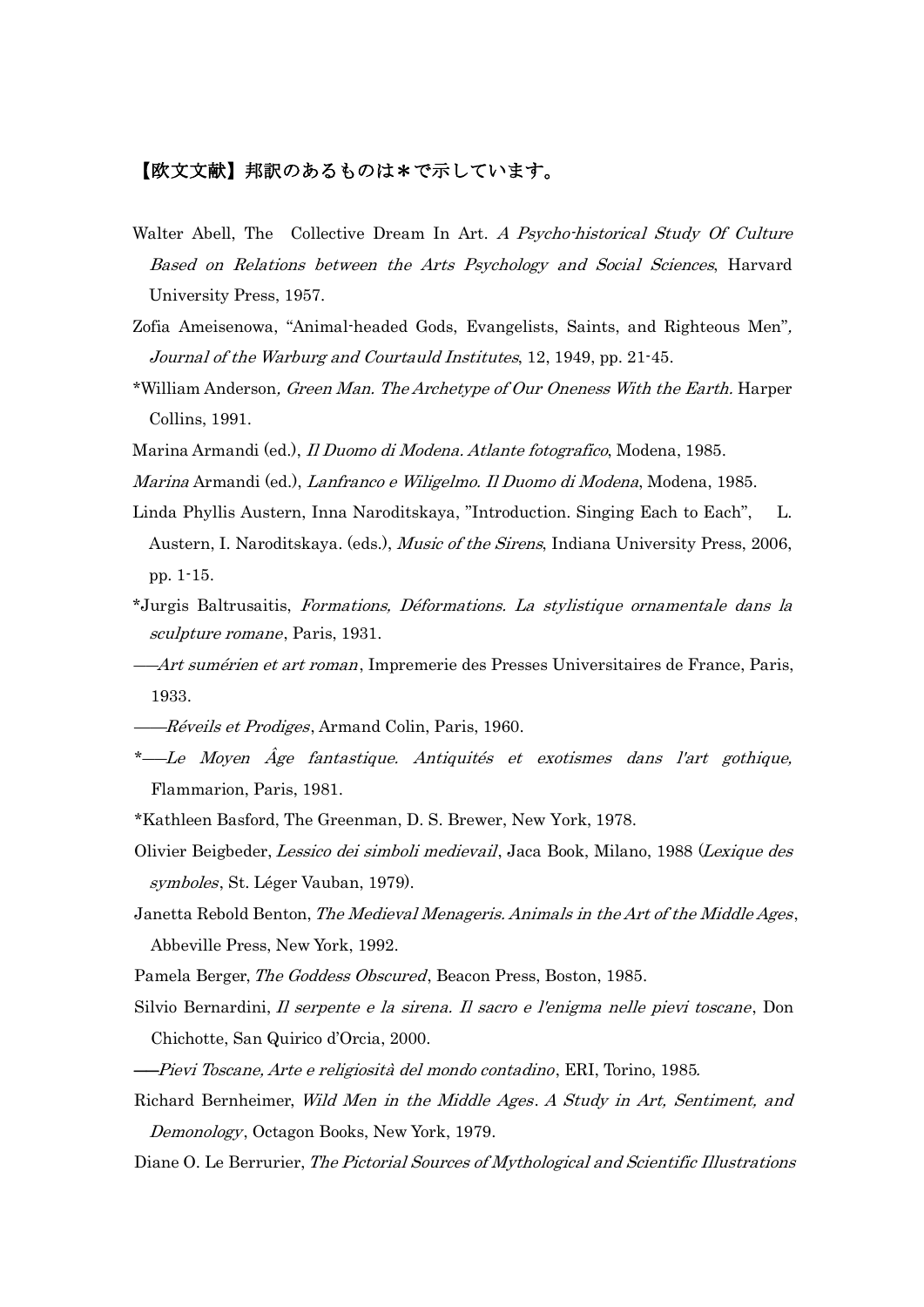in Hrabanus Maurus' De rerum naturis, Garland Publishing, NewYork, 1978.

- Jan Bialostocki, "Iconology", *Encyclopedia of World Art*, Vol.7, McGraw-Hill, New York, 1963, pp. 769-781.
- Bettina Bildhauer, Robert Mills (eds.), The Monstrous Middle Ages, University of Toronto Press, 2003.
- Michèle Blanchard-Lemée, Mongi Ennaïfer, Hedi et Latifa Slim, Sols de la Tunisie romaine, Imprimerie Nationale, Paris, 1995.
- Régis Blanchard, Étude sur la signification du portail de l'église et de la mosaïque, Abbaye Notre-Dame, Ganagobie, 1995.
- Bernhard Blumenkranz, Il Cappello a punta. L'ebreo medievale nello specchio dell'arte cristiana, Editori Laterza, Roma, 2003 ( Le juif médieval au miroir de l'art chrétien, Études Augustiniennes, 1966).
- Stephen M. Buhler, " The Sirens, the Epicurean Boat, and the Poetry of Praise", Music of the Sirens, Indiana University Press, 2006, pp. 176-193.
- Caroline Walker Bynum, Metamorphosis and Identity, Zone Books, New York, 2001.
- Elena Laura Calogero, "Sweet Aluring Harmony", Music of the Sirens, Indiana University Press, 2006, pp. 140-175.
- \*Michael Camille, Images on the Edge. The Margins of Medieval Art, Harvard University Press, 1992.
- "Mouths and Meanings, Towards an Anti-Iconography of Medieval Art", *Iconography* at the Crossroads, Brendan Cassidy (ed.), Princeton University Press, 1993, pp. 43-54.
- ――The Gargoyles of Notre-Dame. Medievalism and the Monsters of Modernity, The University of Chicago Press, 2009.
- Mary Carruthers, "Ars oblivionalis, ars inveniendi. The Cherub Figure and the Arts of Memory", Gesta, 48/2, 2009, pp. 99-117.
- Brendan Cassidy (ed.), Iconography at the Crossroads (Papers from the colloquium sponsored by the Index of Christian art), Princeton University, 1993.
- Enrico Castelnuovo, "Flores cum beluis comixtos. I portali della cattedrale di Modena", Lanfranco e Wiligelmo. Il Duomo di Modena, Edizioni Panini, Modena, 1985, pp. 452-455.
- Guglielmo Cavallo, Universo medievale, Priuli & Verlucca editori, Ivrea, 1996.
- Gérard de Champeaux, & Sébastian Sterckx, I simboli del medioevo, Jaca Book, Milano, 1981 (Introduction au monde des symboles, St. Léger Vauban,1972).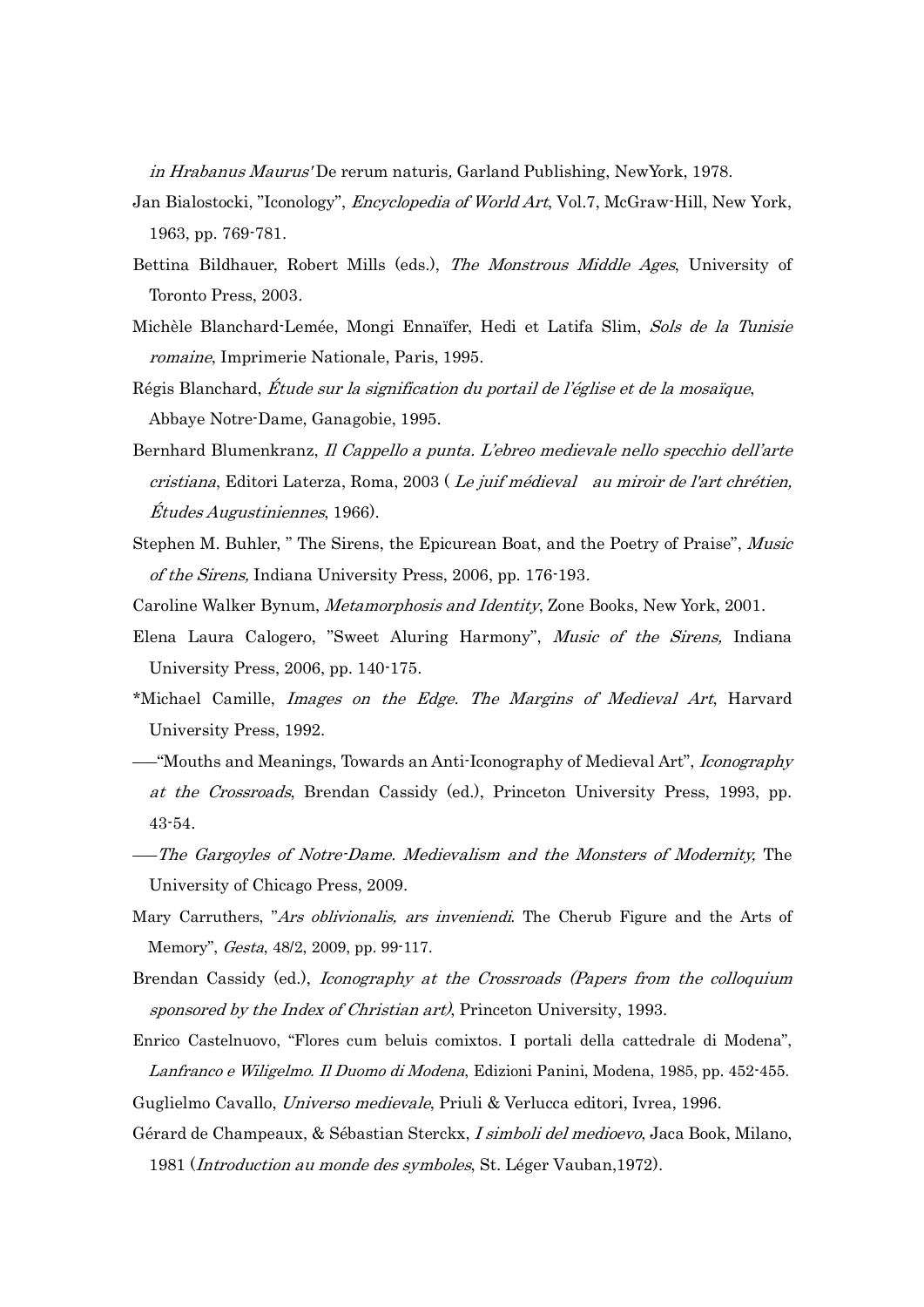Simone Cohen, "The Romanesque Zodiac. Its Symbolic Function on the Church Facade", Arte Medievale, II serie anno IV, no.1 Silvana Editoriale, Milano, 1991, pp.43-54.

Sandro Chierici (ed.), La Collana «Italia Romanica», vols. 14, Jaca Book, Milano: Sandro Chierici, La Lombardia, 1978; Sandro Chierici, Duilio Citi, Il Piemonte La Valle d'Aosta La Liguria, 1978; Adriano Prandi, Sandro Chierici, Giulia Tamanti, Antonio Cadei, L'Umbria, 1979; Mario D'Onofrio, Valentino Pace, La Campania, 1981; Italo Moretti, Renato Stopani, La Toscana, 1982; Sergio Stocchi, L'Emilia-Romagna, 1984; Pina Belli D'Elia, La Puglia, 1986; Rodo Santoro, Giovannella Cassata, Diego Ciccarelli, Gabriella Costantino, La Sicilia, 1986; Renata Serra, La Sardegna, 1988; Chiara Garzya Romano, La Basilicata La Calabria, 1988; Paolo Favole, Abruzzo e Molise, 1990; Gianna Suitner, Le Venezie, 1991; Enrico Parlato, Serena Romano, Roma e il Lazio, 1992; Paolo Favole, Le Marche, 1993 (La collection " La nuit des temps", Zodiaque, St. Léger Vauban.)

- \*Kenneth Clark, Civilisation. A Personal View, Harper & Row, NewYork, 1969.
- Willene B. Clark, A Medieval Book of Beasts. The Second-family Bestiary. Commentary, Art, Text and Translation, Boydell Press, Woodbridge, 2006.
- Andreina Contessa, "Migrazione di motivi iconografici in epoca romanica tra Catalogna, Italia e Britannia", Les fonts de la pintura romanica (Ars Picta Tomes:1), Universita de Barcelona, Barcelona, 2008, pp. 177-193.
- K. Ananda, Coomaraswamy. *Yaksas*, Munshiram Manoharlal Publishers Pvt. Ltd, New Delhi, 2001.
- Jon C. Covell, Korea's Cultural Roots, Hollym International Corp, Seoul, New Jersey, 1981.
- Marie M. Davy, *Initiation à la symbolique romane* (XII<sup>e</sup> siècle), Flammarion, Paris, 1977.
- Alfonso Maria Di Nola, Gli aspetti magico-religiosi di una cultura subalterna italiana, Boringhieri, Torino, 1976.
- G. C. Druce, "The Elephant in Medieval Legend and Art", Journal of the Royal Archaeological Institute, 76, 1919, pp. 1-73.
- \*Henri Focillon, Vie des formes suivi de éloge de la main, Presses Universitaires de France, Paris, 1943.
- Barbara Franze, "Entre geule d'enfer et masque d'Ocean. Les origines antiques d'un motif peint dans l'église de Saint-Chef-en-Dauphiné", Cahiers de Civilization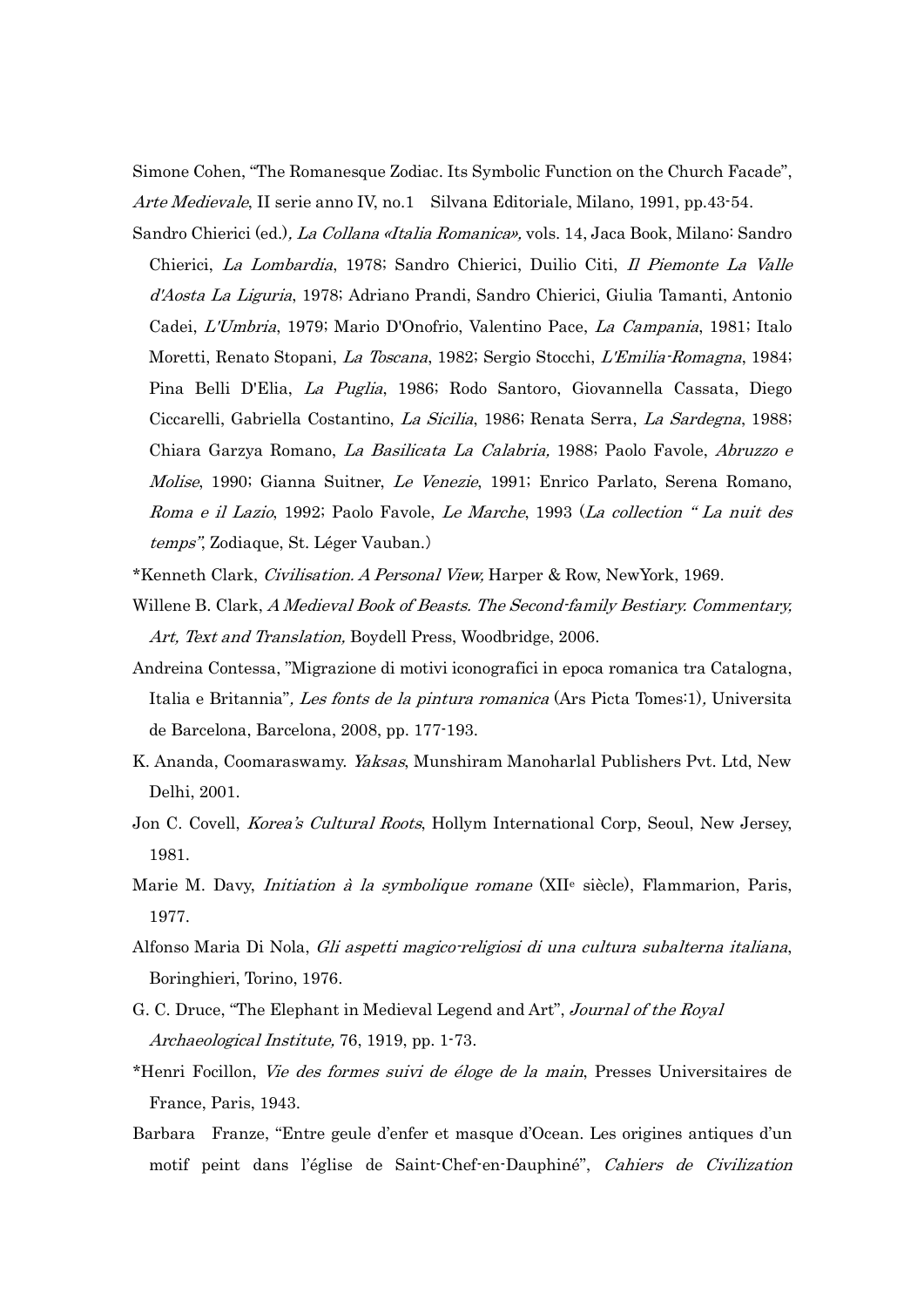Médiévale, 51, 2008, pp. 157-171.

- Paul Freedman & Gabrielle M. Spiegel, "Medievalisms Old and New. The Rediscovery of Alterity in North American Medieval Studies", American Historical Review, 103, 1998, pp. 677-704.
- John Block Friedman, "Medieval Cartography and 'Inferno' XXXIV. Lucifer's Three Faces Reconsidered, Traditio, XXXIX,1983, pp. 447-456.
- ――"The Marvels-of-the-East Tradition in Anglo–Saxon Art", Paul E. Szarmach (ed.), Sources of Anglo-Saxon Culture, Western Michigan University, 1986, pp. 41-319.
- ――The Monstrous Races in Medieval Art and Thought, Syracuse University Press, NewYork, 2000.
- ——"Monsters at the Earth's Imagined Corners", Leif Søndergaard, Sasmus Thorning Hansen (eds.), *Monsters Marvels and Miracles*, University Press of Southern Denmark, 2005, pp. 41-64.
- Chiara Frugoni, "La figurazione Basso-medioevale dell'Imago Mundi", "Imago Mundi" La conoscenza scientifica nel pensiero basso medioevale, L'Accademia Tudertina, Todi, 1983.
- ――"Il ciclo dei Mesi nella Porta della Pescheria del Duomo di Modena", La Porta della Pescheria nel Duomo di Modena, Franco Cosimo Panini, Modena, 1991, pp. 13-31.
- -*Wiligelmo. Le sculture del Duomo di Modena*, Franco Cosimo Panini, Modena, 1996.
- Chiara Settis Frugoni, "Per una lettura del mosaico pavimentale della cattedrale di Otranto", Bullettino Istituto Storico Italiano per il Medio Evo e Archivio Muratoriano, no. 80, 1968, pp. 213-256.
- Naoyuki Fukumoto, "Sur la Br. VIII du Roman de Renart", Reinardus, vol. LI, 1991, pp. 101-110.
- Vito Fumagalli, *Città e campagna nell'Italia medievale*, Pàtron Editore, Bologna, 1985. ——Quando il cielo s'oscura, il Mulino, Bologna, 1987.
- John M.Ganim, "The Grotesque before and after Bakhtin", Exemplaria, vol.7, no.1, 1995, pp.27-40.
- Claude Gaignebe, Jean-Dominique Lajoux, Arte profana e religione popolare nel Medio Evo, Fabbri Editori, Milano, 1992 (Art ptofane et religion populaire au Moyen Âge,, Presses Universitaires de France, 1985).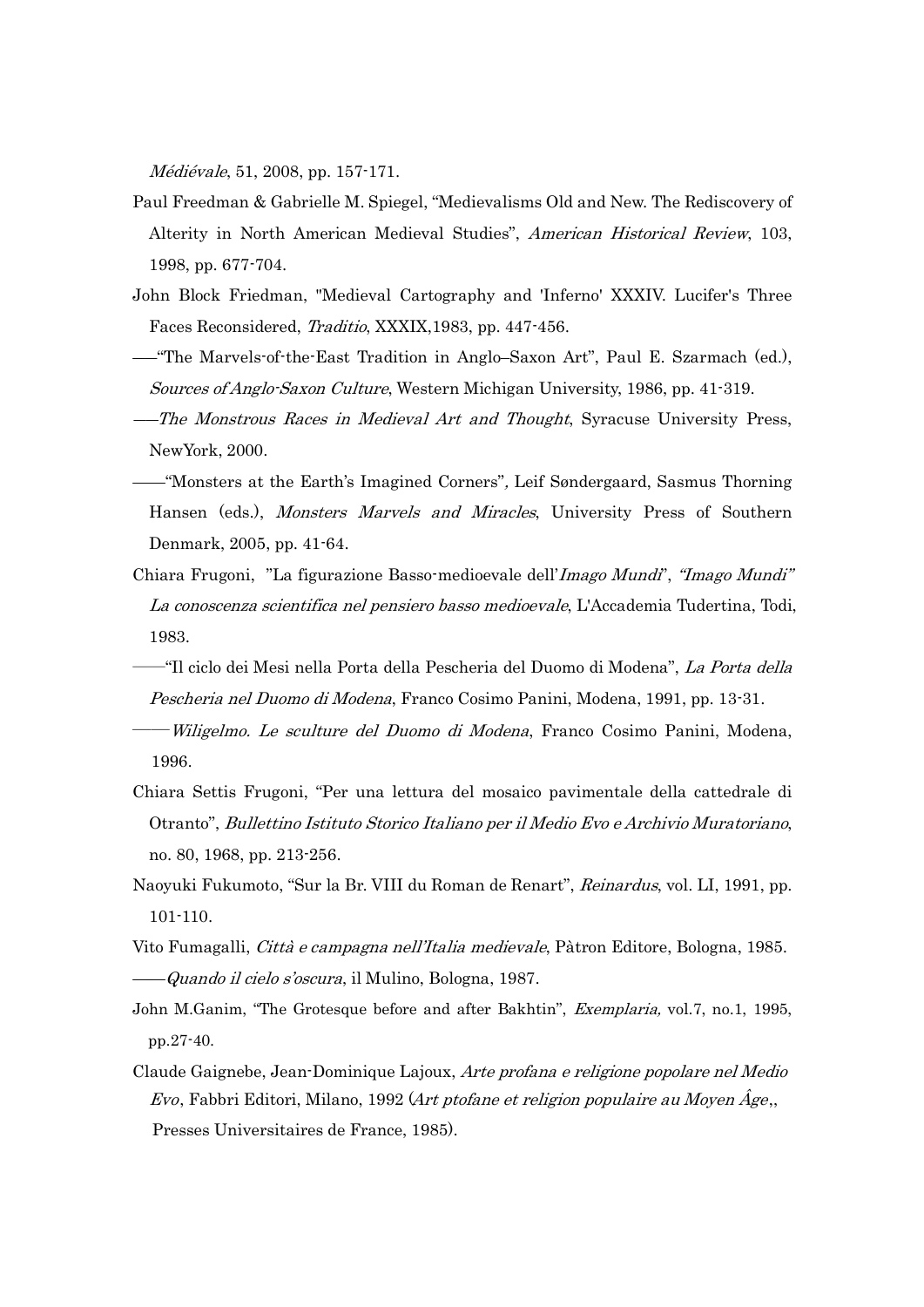- \*Carlo Ginzburg, "Da A.Warburg a E.H.Gombrich, Note su un problema di metodo", Studi Medievali, s.3, VII, 1960, pp. 1015-1065.
- ――Jean Fouquet. Il ritratto del buffone Gonella, Franco Cosimo Panini, Modena, 1996.
- Dorothy Glass, Romanesque Sculpture in Campania, Patrons, Programs, and Style, The Pennsylvania State University Press, 1991.
- ――"Revising the 'Gregorian Reform", Colum Hourihane (ed.), Romanesque Art and Thought in the Twelfth Century, Princeton University in association with Pennsylvania State University Press, 2008, pp. 200-218.
- ――The Sculpture of Reform in North Italy, ca 1095-1130, Ashgate, Surrey, 2010.
- La Collana « Patrimonio Artistico Italiano», Jaca Book, Milano: Enrico Parlato, Serena Romano, Roma e Lazio. Il romanico, 2001; Fulvio Cervini, Liguria romanica, 2002; Pina Belli D'Elia, Puglia romanica, 2003; Renata Serra, Roberto Coroneo, Sardegna preromanica e romanica, 2004; Gioia Bertelli, Puglia preromanica, 2004; Guido Tigler, Toscana romanica, 2006; Helmut Stampfer, Thomas Steppan, Affreschi romanici in Tirolo e Trentino, 2008; F. Zuliani (ed.), Veneto romanico, 2008; Roberto Cassanelli, Paolo Piva (eds.), Lombardia romanica, vols. 2, 2010-2011; Paolo Piva, Il Romanico nelle Marche, 2012.
- \*Jacques Le Goff, Pour un autre Moyen Age. Temps, travail et culture en Occident. <sup>18</sup> essais, Gallimard, Paris, 1977.
- ――"L'immaginario in Wiligelmo", Wiligelmo e Lanfranco nell'Europa romanica, Modena, 1985, pp.13-22.
- \*—L'imaginaire médiéval, Édition Gallimard, Paris, 1985.
- Luigi Grassi, Mario Pepe (ed.), *Dizionario della critica d'arte*, 2 vols., UTET, Torino, 1978.
- Angelo De Gubernatis, La mythologie des plantes, 2 vols., Archè, Milano, 1976.
- René Guénon, Simboli della scienza sacra, Gli Adelphi, Milano, 1975.
- Debra Hassig, *Medieval Bestiaries. Text Image, Ideology*, Cambridge University Press, 1995.
- Debra Higgs Strickland, Saracens, Demons, and Jews. Making Monsters in Medieval Art, Princeton University Press, 2003.
- R. Hess, "Das Bodenmosaik von S. Colombano in Bobbio", Arte medievale, II, 2, 1988, pp. 103-140.
- Strevens Leofranc Holford, "Sirens in Antiquity and the Middle Ages", Music of the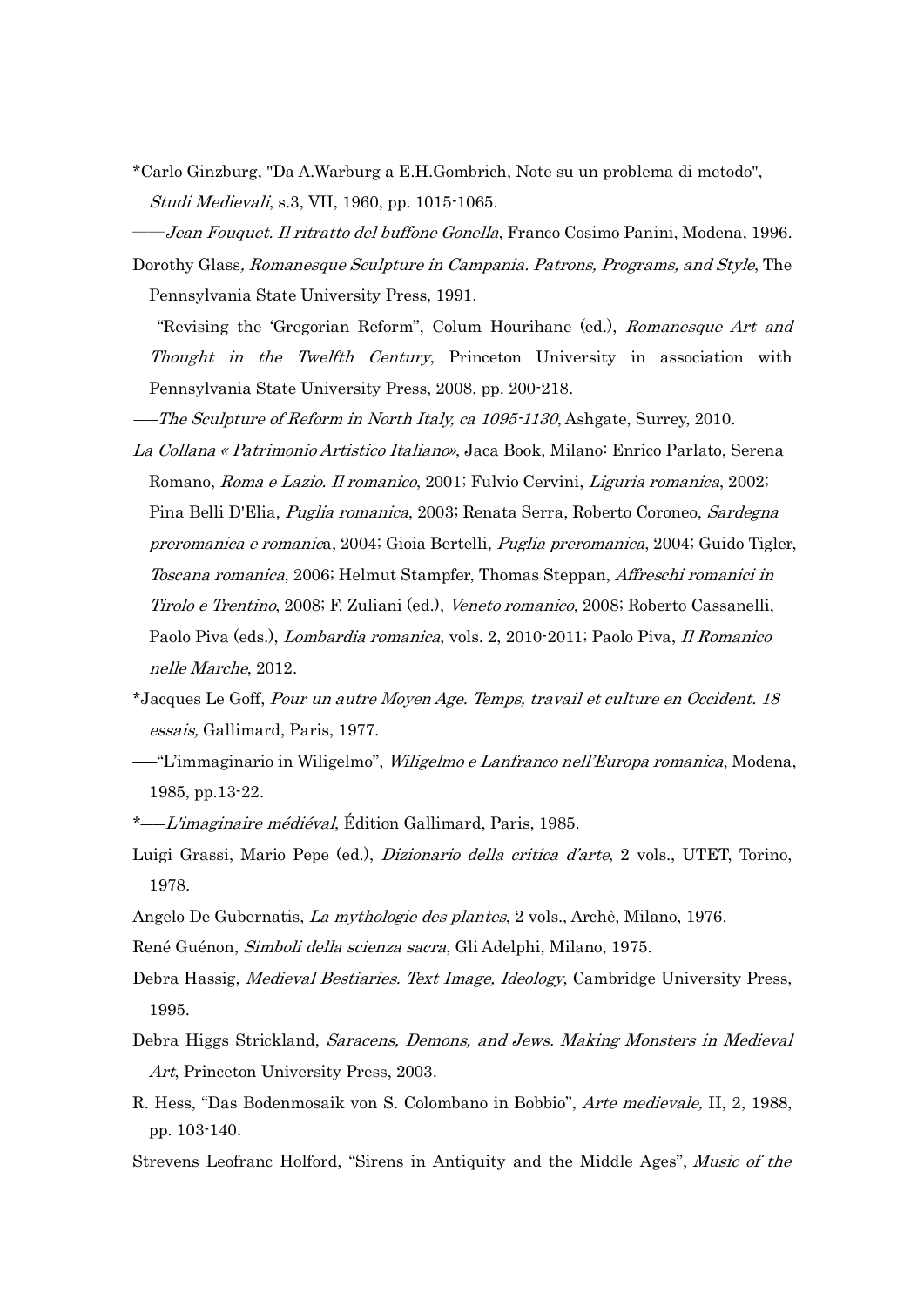Sirens, Indiana University Press, 2006, pp. 16-52.

Colum Hourihane (ed.), *Image and Belief*, Princeton University Press, 1999.

Andrea von Hülsen, "À propos de la porta romana de Milan. Dans quelle mesure la sculpture de l'Italie du Nord reflète-t-elle certains aspects de l'histoire communale?",Cahiers de Civilisation Médiévale, XXXV, 1992, pp. 147-153.

Lucia Impelluso, La natura e i suoi simboli, Electa, Milano, 2003.

Massimo Izzi, "Le anatre vegetali", *Abstracta*, no.10, 1986, pp. 58-65.

——"Agnello vegetale di Scizia, *Abstracta*, no.12, 1987, pp. 54-61.

— "Albero degli uomini", *Abstracta*, no.16, 1987, pp. 86-93.

―― Dizionario dei mostri, Gremese Editore, Roma, 1989.

Gustav Jahoda, Images of Savages, Routledge, NewYork, 1999.

Nurith Kenaan-Kedar, " The Margins of Society in Marginal Romanesque Sculpture", Gesta, XXXI/1, 1992, pp. 15-25

- \*Claude Kappler, Monsters, Dèmons et Merveilles à la fin du Moyen Âge, Éditions Payot, Paris, 1980.
- Engelbert Kirschbaum (ed.), Lexikon der Christlichen Ikonographie, 8 vols., Verlag Herder, Freiburg im Breisgau, 1968-1976.
- Ernest Kitzinger, "World Map and Fortune's Wheel. A Medieval Mosaic Floor in Turin", Proceedings of the American Philosophical Society, vol.117, no. 4, 1973.
- Herbert L. Kessler, "Christ the Magic Dragon", Gesta, vol.48/2, 2009, pp.119-134.

Naomi Reed Kline, Maps of Medieval Thought. The Hereford Paradigm, Boydell Press, Woodbridge, 2001.

— "The world of the strange races", *Monsters Marvels and Miracles*, Medieval Institute Publications, Western Michigan University, 2005, pp. 27-40.

Meri Lao, Le sirene (da Omero ai pompieri), Antonio Rotund, Roma, 1985.

Brunetto Latini, Tresor, Giulio Einaudi editore, Torino, 2007.

- Jacquline Leclercq, "Sirène-poisson romanes", Revue Belge d'Archéologie et d'Histoire de l'Art, XL, Bruxelles, 1971, pp. 3-31.
- Jacquline Leclercq-Kadaner, "De la Terre-Mère, à la Luxure", Cahiers de Civilisation Médiévale, vol.18, no.1, 1975, pp. 37-43.
- Jacquline Leclercq-Marx, "La Sirène dans la pensée et dans l'art de l'antiquité et du Moyen Âge. Du mythe païen au symbole chrétien", Revue Belge de Philologie et d'Histoire, vol.78, Bruxelles, 1997, pp. 297-301.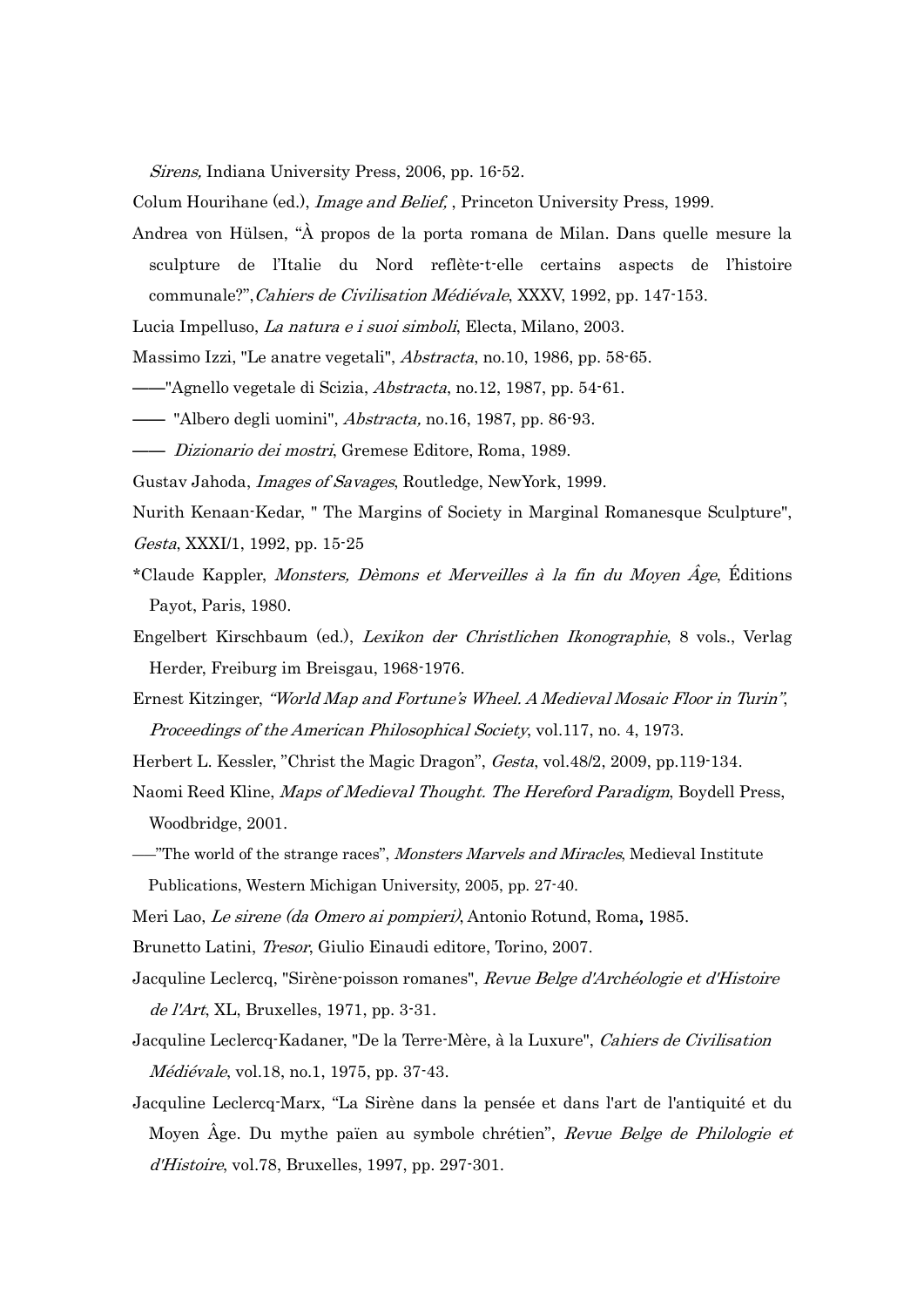- ―― "De l'art antique à l'art médiéval. À propos des sources du bestiaire carolingien et de ses survivances à l'époque romane", Gazette des Beaux-Arts, Paris, 1989, pp. 61-66.
- ——"Vox dei clamat in tempestate. À propos de l'iconographie des vents et d'un groupe d'inscriptions campanaires (IXe–XIII<sup>e</sup> siècles)", Cahiers de Civilization Médiévale, 42, 1999, pp.185-186.
- ——"Du monstre androcéphale au monster humanisé. À propos de sirènes et des centaures, et de leur famille, dans le haut Moyen Âge et a l'epoque romane", Cahiers de Civilization Médiévale, 45, 2002, pp. 55-67.
- —— "Entre archéologie et histoire matérielle. Pour une étude du décor des cheminées médiévales", Du métier des armes à la vie de cour, de la forteresse au château de séjour XIV<sup>e</sup> -XVIe siècles, Brepols, Turnhout, 2005, pp. 215-216.
- —— "Le centaure dans l'art preroman et roman. Sources d'inspiration et modes de transmission", Les Cahiers de Saint-Michel de Cuxa, XXXVII, 2006, pp. 40-41.
- ——"Vers et a travers l'art roman. La transmission des modeles artistique, Les Cahiers de Saint-Michel de Cuxa, XXXVII, 2006, pp. 33-42.
- ——"Centaures, minotaures et sirèns dans la sculpture romane d'Auvergne", L'antiquité dans l'art roman (Revue d'Auvergne) 577, 2007, pp. 144-145.
- ——" Les avatars d'un mythe antique au Moyen Âge. Thésée et le Minotaure aux époques preromane et romane", Les Cahiers de Saint-Michel de Cuxa, XXXIX, 2008, pp. 1-17.
- —— "Los monstrous antropomorfos de origen antiguo en la Edad Media. Persistencias, mutaciones y recreaciones", Anales de Historia del Arte, vol.20, no.1, 2010, pp. 259-274.
- —— "La couleur de la peau dans le Moyen Âge central. Perception et représentation", Couleurs et lumière à l'époque romane (Revue d'Auvergne), 2011, pp. 281-305.
- Daniel Lecoq, "Les marges de la terre habitée ", Gaston Duchet-Suchaux (ed.), Iconographie. Études sur les rapports entre textes et images dans l'Occident médieval, Léopard d'Or, Paris, 2001.
- \*Émile Mâle, L'art religieux du XII<sup>e</sup> siècle en France, Paris Librairie Armand Colin, Paris, 1922.
- Lorence McCulloch, Medieval Latin and French Bestiaries, University of North Carolina Press, 1962.
- Ruth Mellinkoff, The Horned Moses in Medieval Art and Thought, University of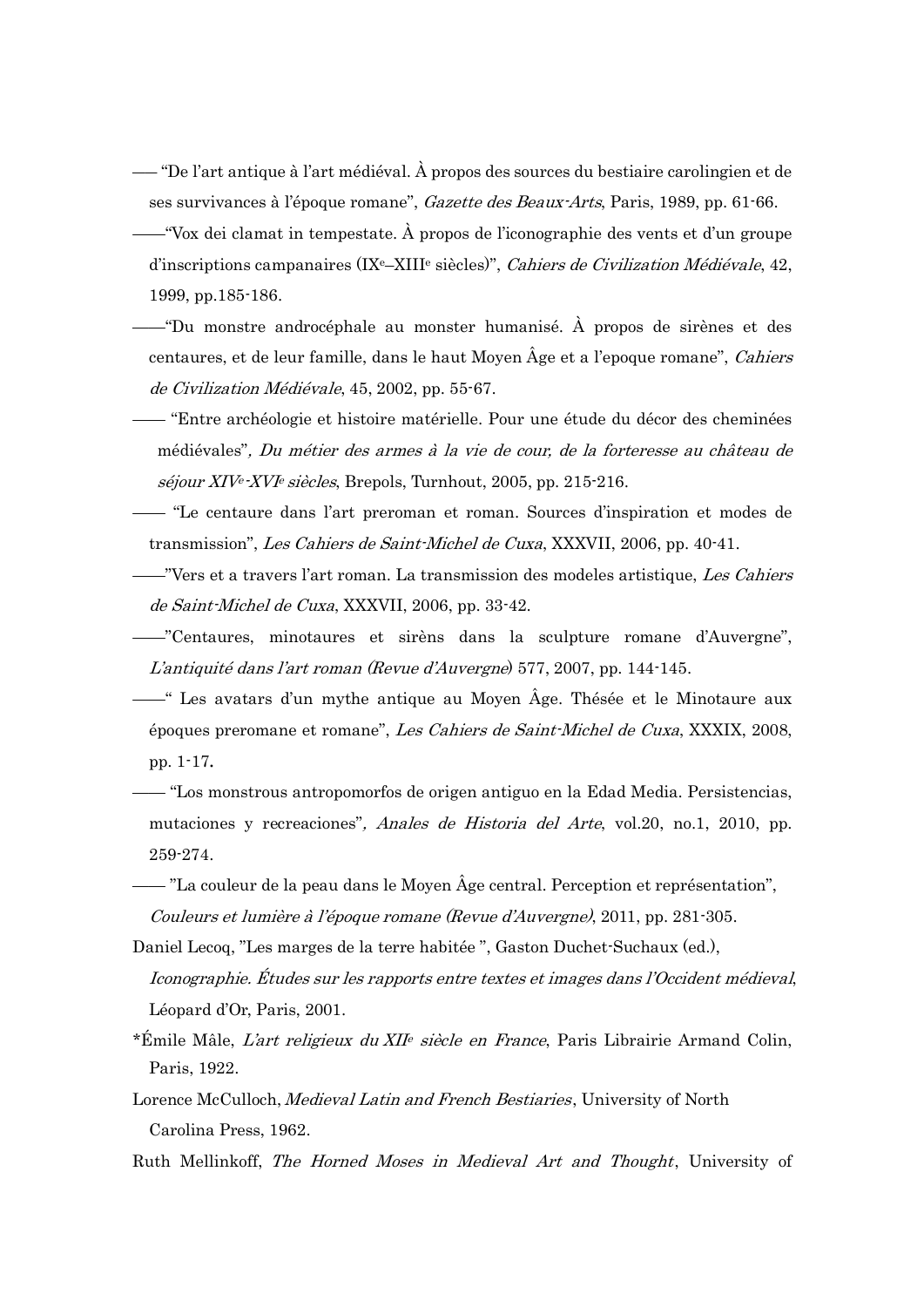California Press, 1970.

- -The Mark of Cain, University of California Press, 1981.
- Robert Mills, "Jesus as Monster" The Monstrous Middle Ages, University of Toronto Press, 2003.
- Andy Orchard, Pride and Prodigies. Studies in the Monsters of the Beowulf Manuscript, University of Toronto Press, 1995.
- Enrica Pagella, "Wiligelmo, Capitello", Lanfranco e Wiligelmo. il Duomo di Modena, Edizioni Panini, Modena, 1985, pp. 478-479.
- Barbara Pasquinelli, Il gesto e l'espressione, Electa, Milano, 2005.
- Otto Pächt, Book Illumination in the Middle Ages, Oxford, University Press, 1986.
- Jeanette Favot Peterson, "The Virgin of Guadalupe. Symbol of Conquest or Liberation?", Art Journal (winter), New York, 1992, pp. 39-47.
- \*Erwin Panofsky, Studies in Iconology, Oxford University Press, 1939.
- \*——Meaning in the Visual Arts, P. Smith, Gloucester, Mass, 1955.
- Michel Pastoureau, *Bestiaires du Moyen Âge*, Seuil, Paris, 2011.
- R. Pettazzoni, "The Pagan Origins of the Three-headed Representation of the Christian Trinity", Journal of the Warburg and Courtauld Institutes, IX, 1946, pp.135-151.
- Andrea Petzold, Romanesque Art, Prentice Hall, London, 1995.
- Ferdinand Piper (ed.), Mythologie der christlichen Kunst, Biblio Verlag, Osnabrück, 1972.
- Arthur Kingsley Porter, *Lombard Architectur*, 4 vols., Yale University Press, 1915-17.
- Joselita Raspi-Serra, Tuscania. Cultura ed espressione artistica di un centro medievale, Venezia, 1971.
- Marianne Reuter, Metodi illustrativi nel Medioevo. Testo e immagine nel codice 132 di Monte Cassino <Liber Rabani de originibus rerum>, Liguori Editore, Napoli, 1993.
- Annamaria Rivera, Il mago, il santo, la morte, la festa, Edizioni Dedalo, Bari, 1988.
- \*Ansell P. Robin, Animal Lore in English Literature, Wormhill Books, Hereford, 1932.
- Millard Buxton Rogers, A Study of the Makara and Kirttimukha with Some Parallels in
	- Romanesuque Architectural Ornament of France and Spain, UMI Dissertation Services, Chicago Illinois, 1965.
- Filippo Salviati, Il duomo di Sovana, Mengarelli, Roma, 1992.
- Meyer Schapiro, "On the Aesthetic Attitude in Romanesque Art", Romanesque Art, George Braziller, NewYork, 1993.
- Malcolm Smith, The Dragon, Wild Woodhouse, London, 1977.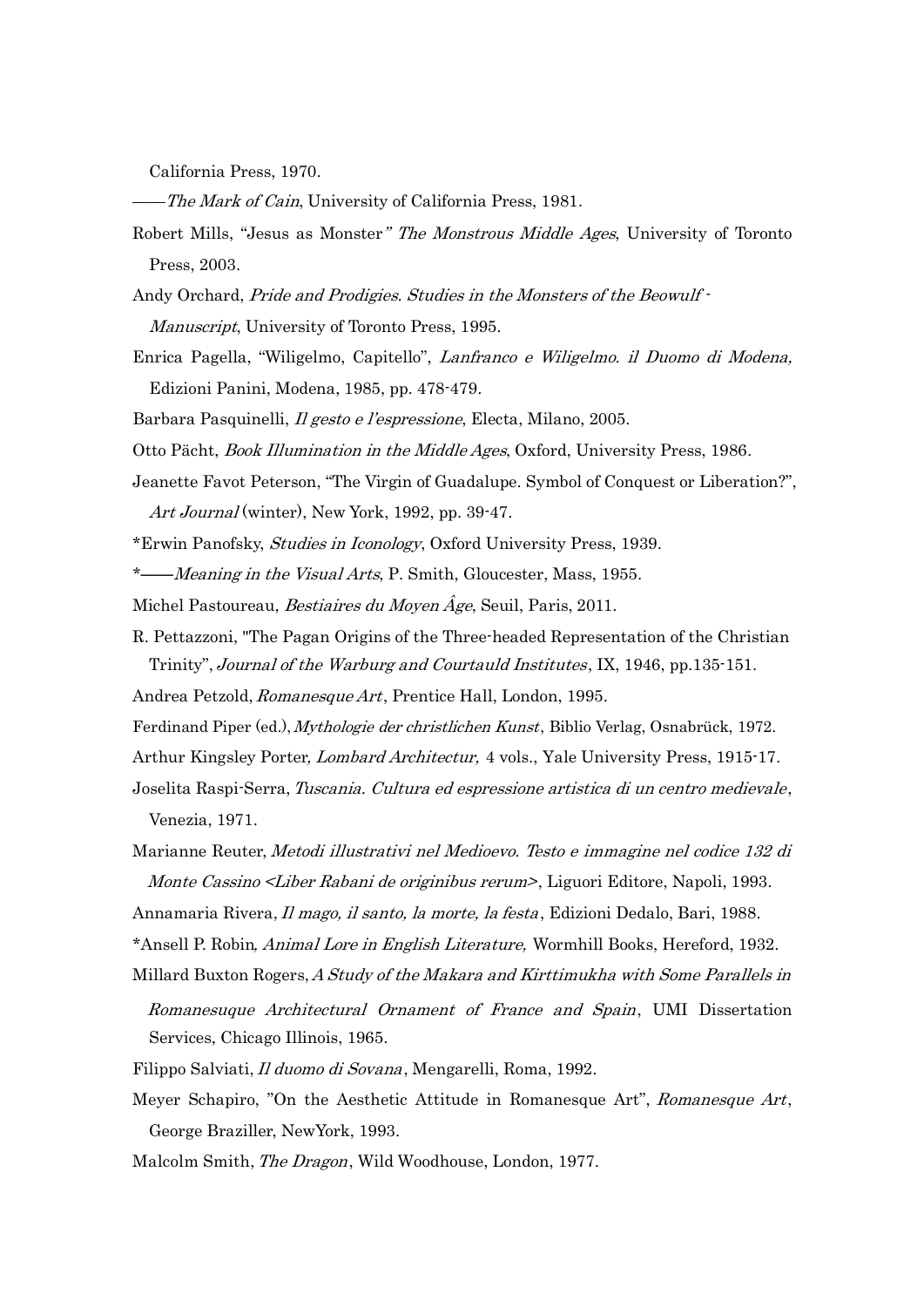- Otto Schmitt (ed.), Reallexikon zur Deutschen Kunstgeschichte, vols.5, Druckenmüller. Stuttgart, 1938-1967.
- Gary D. Schmidt, *The Iconography of the Mouth of Hell*, Susquehanna University Press, 1995.
- Gertud Schiller, *Iconography of Christian Art*, vols. 2, Lund Hamphries Publishers Ltd., London, 1972.

Niel Stratford, Choronos et Cosmos. Le pilier roman de Souvigny, Musée de Souvigny, Souvigny, 2005.

- Henry Stobart, "Devils, Daydreams, and Desire. Siren Traditions and Musical Creation in the Central-Southern Andes", Music of the Sirens, Indiana University Press, 2006, pp. 105-139.
- J. R. R. Tolkien, "Beowulf. The Monsters and the Critics", Christopher Tolkien (ed.), The Monsters and the Critics and Other Essays, Allen & Unwin, London, 1983, pp. 5-48.
- F. Tagliatesta, "Les représentations iconographiques du IVe apologue de la légende de Barlaam et Josaphat dans le Moyen Âge italien", Arts Asiatiques, 64, 2009, pp. 3-26.
- Giulia Tamanti (ed.), Gli affreschi di San Pietro in Valle a Ferentillo. Le storie dell'Antico e del Nuovo Testamento, Electa, Napoli, 2003.
- Mario Tizi, "La terza porta. Paganesimo e cristianesimo in un colle-simbolo degli Etruschi", I Beni Culturali, no. 3, 2008, pp. 17-26.
- ――"La porta del sole. La mistica della luce nel colle di S. Pietro a Tuscania, Biblioteca e Società, 2009, n. 2-3, pp. 28-39.
- J. M, C. Toymbee, J. B. Ward Perkins, "Peopled Scrolls. Hellenistic Motif in Imperial Art", Papers of the British School at Rome, XVIII, 1950, pp. 1-120.
- Alessia Trivellone, "Têtes, lions et attributs sexuels. Survivances et évolutions de l'usage apotropaïque des images de l'antiquité au Moyen Âge", Les Cahiers de Saint-Michel de Cuxa, XXXIX, 2008, pp. 209-221.
- Brian Tierney, "Natura id est deus. A case of Juristic Pantheism?", *Journal of the* History of Ideas, New York, 1963, pp. 307-322.
- Thomas Turino, "The Charango and the *Sirena*. Music, Magic, and the Power of Love", Latin American Music Review 4 (Spring / Summer), 1983, pp. 81-119.
- Kenneth Varty, "La mosaïque de Lescar et la datation des contes de Renart le goupil", Revue des Langues Romanes. Avatars du Roman de Renart, no.1, 1986, pp. 1-12.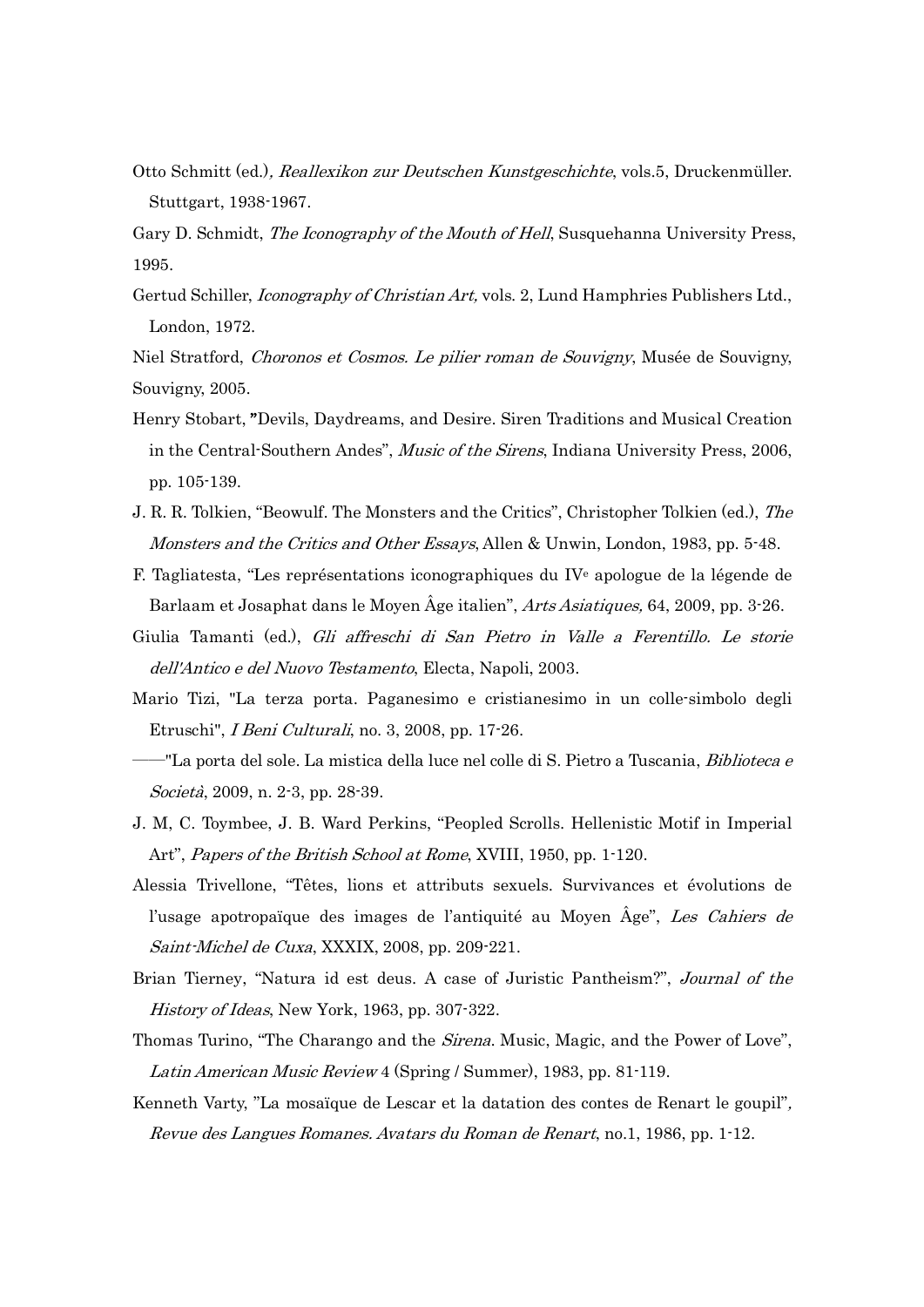- Jacque Voisenet, Bêtes et hommes dans le monde medieval. Le bestiaire des clercs du V<sup>e</sup> au XX<sup>e</sup> siècle, Brepols, Turnhout, 2000.
- O.K. Werchmeister, "The Lintel Fragment representing Eve from Saint-Lazar, Autun", Journal of the Warburg and Courtauld Institutes 35, 1972.
- David Williams, Deformed Discourse. The Function of the Monster in Mediaeval Thought and Literature, University of Exeter Press, 1996.
- \*Rudolf Wittkower, Allegory and the Migration of Symbol, Thames & Hudson, New York, 1977.
- J.Curt Wittlin, "Synchronic Etymologies of Ethnonyms as Cause of the Traditional Belief in Monstrous Races" (Paper presented at the 26th Annual Meeting of the Pacific Northwest Council on Foreign Languages, Simon Fraser University, April 17-19, 1975), Proceedings of the  $26<sup>th</sup>$  meeting of the Pacific Northwest Council on Foreign Languages, Vancouver, 1975, pp. 268-273.
- Elémir Zolla, Verità segrete esposte in evidenza. Sincretismo e fantasia, contemplazione ed esotericità, Marsilio Editori,Venezia, 1990.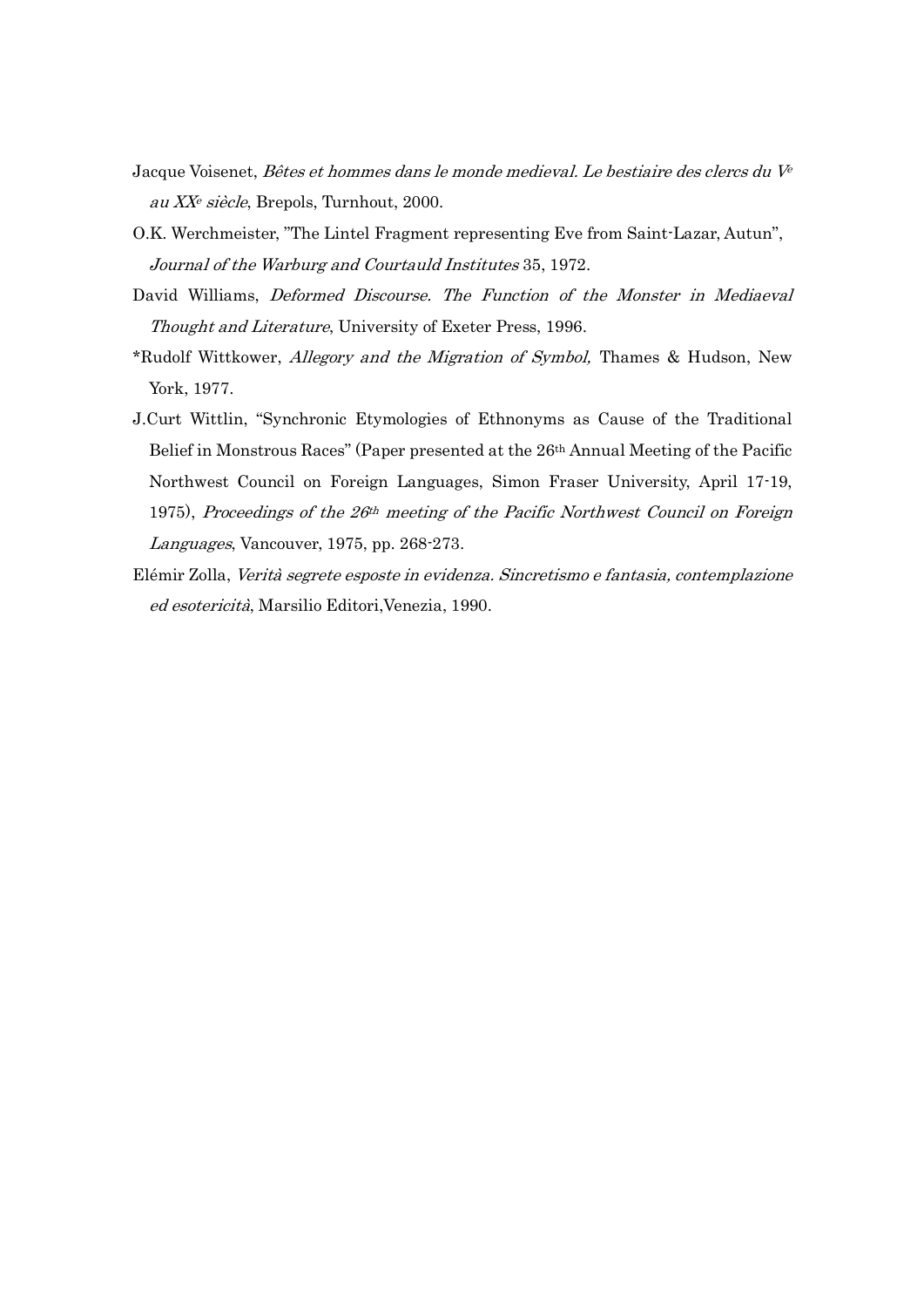# 【邦訳文献】

浅野ひとみ『スペイン・ロマネスク彫刻研究』九州大学出版会、2003 年 阿部謹也『よみがえる中世ヨーロッパ』NHK 出版、1986 年

―『刑吏の社会史;中世賎民の宇宙』(阿部謹也著作集 第2巻)筑摩書房、1999 年 マッシモ・イッツィ「幻想の植物誌―植物雁」尾形希和子訳『饕餮』第6号、1998 年

8-22 頁

――「幻想の植物誌―スキタイの植物子羊」尾形希和子訳『饕餮』第7号、1999 年 8-27 頁

――「幻想の植物誌―人間の木」井本恭子訳『饕餮』第9号、2001 年、35-50 頁 ウィリアム・アンダーソン『グリーンマン』板倉克子訳、河出書房新社、1998 年 池上俊一『動物裁判 西欧中世・正義のコスモス』講談社、1990 年

――『ロマネスク世界論』名古屋大学出版会、1999 年

伊藤進『怪物のルネサンス』河出書房新社、1998 年

――『森と悪魔 中世・ルネサンスの闇の系譜学』岩波書店、2002 年

井上円了『妖怪学全集』全 6 巻、柏書房、1999-2001 年

弥永信美『幻想の東洋 オリエンタリズムの系譜』(上)(下)筑摩書房、2005年

ルドルフ・ウィトカウワー『アレゴリーとシンボル』大野芳材・西野嘉章訳、平凡社、

1991 年

馬杉宗夫『黒い聖母と悪魔の謎』講談社新書、1998 年

――『ロマネスクの美術』八坂書房、2001 年

ミルチア・エリアーデ『豊饒と再生』久米博訳(エリアーデ著作集 第2巻)せりか書房、 1974 年

岡田裕成、齋藤晃『南米キリスト教美術とコロニアリズム』名古屋大学出版会、2007 年 尾形希和子「イタリア美術史学の方法の展開」『地域研究誌』東京外国語大学大学院地域研究研

究会、第4号、1986 年、124-138 頁

――「海の豊穣−二叉の人魚像をめぐって−」『イメージの解読 怪物』河出書房新社、1991 年、 51-69 頁

――「遥かなる石の記憶—トスカナ地方のロマネスクのピエヴェを巡って」『SPAZIO』 第 45 号、 1992 年、6-22 頁

――「ロマネスク彫刻における三面像の意味−ウンブリア、ラツィオ州の例に関する一考察」『イ タリア学会誌』第 42 号、1992 年、198-222 頁

――「遥かなる石の記憶(2)—ラツィオとトスカナのロマネスクのピエヴェを巡って―」『SPAZIO』 第 49 号、1994 年、63-79 頁

――「カゼンティーノ地方のロマネスク彫刻図像プログラム−スティアの教区教会堂を中心に−」 『沖縄県立芸術大学紀要』第4号、1995 年、29-50 頁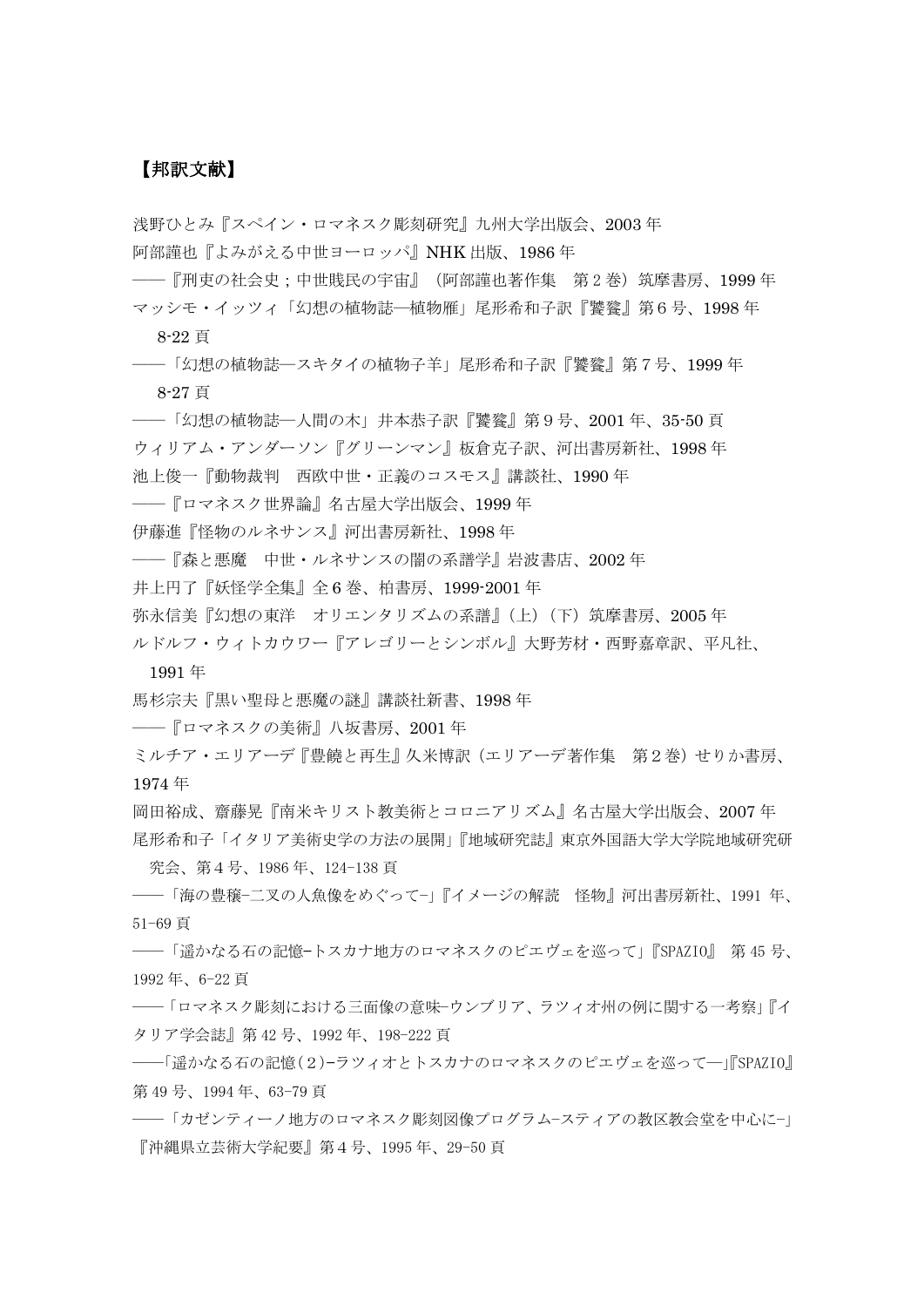――「ロマネスク巡礼の旅‐フランス中央山岳地方とカゼンティーノの彫刻を巡って」『SPAZIO』 第 53 号、1996 年、25-39 頁

――「カゼンティーノ地方のロマネスク教会堂の柱頭彫刻図像研究−サン・マルティーノ・ア・ ヴァード教区教会堂に関する一考察−」『沖縄から芸術を考える 芸術文化学叢書1』榕樹書林、 1998 年、356-384 頁

- ――「罪深き男女の図像―『海と大地』から『アダムとエヴァ』へ」『富山市篁牛人記念美 術館 館報』第 10 号、2001 年、76-99 頁
- ――「イコノロジー研究再考—沖縄の民間信仰図像の解釈のために―」『富山市篁牛人記念 美術館 館報』第 13 号、2004 年、58-83 頁
- ――「ロマネスクの怪物の図像−言葉と図像をめぐる一考察」『EX ORIENTE』第 12 号、 大阪外国語大学言語社会学会 、2005 年、67-110 頁
- ――「『フィジオログス』と『動物誌』における象」『富山市篁牛人記念美術館 館報』 第 16 号、2007 年、18-54 頁
- ――「土と大地の概念とその表象—西洋中世美術を中心に」『周縁学』昭和堂、2010 年、 191-210 頁
- カール・ケレーニイ『ディオニューソス―破壊されざる生の根源像—』岡田素之訳、白水 社、1993 年
- 加藤哲弘「近代の外の芸術へ−アービ・ヴァールブルクと比較美術研究」『美學』第 47 巻 4 号(188 号)1977 年、36-46 頁
- ――「もう一つのイコノロジー―アビ・ヴァールブルクとイメージの解釈学」『美學』第 170 号、1992 年、25-35 頁
- ――「解題 ヴァールブルクと『蛇儀礼』講演」『蛇儀礼 北アメリカ、プエブロ・インデ ィアン居住地域からのイメージ』(ヴァールブルク著作集7)ありな書房、2003 年、
- 7-112 頁

加藤磨珠枝「初期中世の装飾文様−キリスト教的解釈への試論」『Aspects of Problems in Western Art History』vol.4, 2003 年、21-28 頁

金沢百枝「古代地中海の怪物ケートスの系譜とドラゴンの誕生—ジローナの《天地創造の 刺繍布》における二匹の海獣に関する一考察」『地中海学研究』XXXIV、2001 年、3-24 頁

- ——『ロマネスクの宇宙』東京大学出版会、2010 年
- クロード・カプレール『中世の妖怪、悪魔、奇跡』幸田礼雅訳、新評論、1997 年
- マイケル・カミール『周縁のイメージ 中世美術の境界領域』永澤峻・田中久美子訳、あ りな書房、1999 年
- 川上実「中世美術の中の『放縦』—ヴァニタス表現の一プロトタイプとして―」『愛知県立 芸術大学紀要』第 20 号、1995 年、11-26 頁
- マデリーン・H.キャビネス、『中世における女性の視覚化』田中久美子訳、ありな書房、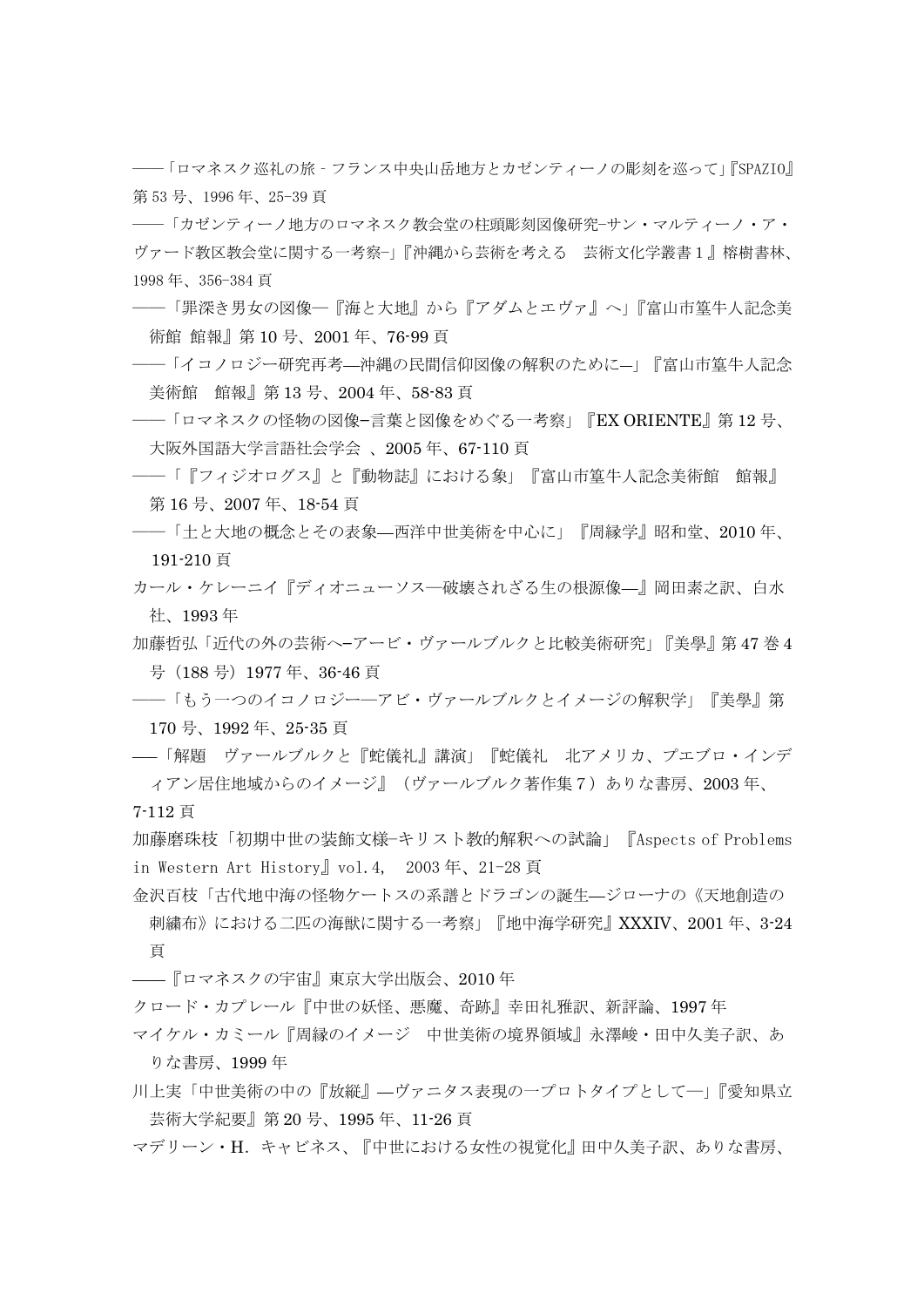2008 年

京谷啓徳『ボルソ・デステとスキファノイア壁画』中央公論美術出版、2003 年 カルロ・ギンズブルグ「ヴァールブルクからゴンブリッチへ―方法論の問題に関する覚え書き」

『神話・寓意・徴候』 竹山博英訳、せりか書房、1988 年、45-112 頁

——『歴史を逆なでに読む』上村忠男訳、みすず書房、2003 年

蔵持不三也『異貌の中世 ヨーロッパの聖と俗』弘文堂、1986 年

スティーヴン・グリーンブラット『驚異と占有 新世界の驚き』荒木正純訳、みすず書房、 1994 年

ウード・クルターマン『美術史学の歴史』中央公論美術出版、1990 年

ジョイ・ケンセス「メラヴィリア 驚異の時代」『ユリイカ』二月号、青土社、1995 年、 142-175 頁

小池寿子「ツヴィファルテンセの暦」『地中会学会月報』第 197 号、1997 年

――「闇から光への上昇―ヒエロニムス・ボス 霊魂の階段」『「光」の解読』岩波書店(宗 教への問い 第2巻) 2000年、75-107 頁

児嶋由枝「フィデンツァ大聖堂所蔵『聖ドンニーノのカリス』について」『藝術研究』第 12 号、広島芸術学会、1999 年、85-100 頁

――「笛吹き三月」『上智史学』第 51 号、2006 年、157-176 頁

――「『カノッサの屈辱』とモデナ大聖堂—『聖ゲミニアヌス移葬記』を読む―」『歴史家の 散歩道』上智大学出版、2008 年、301-320 頁

後藤正英「人間と動物の境界—人間中心主義とその周縁」『周縁学』昭和堂、2010 年 小松和彦『異人論 民族社会の心性』青土社、1985 年

——「よみがえる草紙の化け物たち」『江戸化け物草紙』小学館、1999 年、230-237 頁

E. H.ゴンブリッチ『アビ・ヴァールブルク伝 ある知的生涯』鈴木杜幾子訳、晶文社、 1986 年

アンドレ・シャステル『グロテスクの系譜』永澤峻訳、ちくま学芸文庫、2004 年

ジャン=クロード・シュミット『中世の迷信』松村剛訳、白水社、1998 年

杉崎泰一郎『欧州百鬼夜行抄』原書房、2002 年

杉原たく哉『しあわせ 絵あわせ 音あわせ』NHK 出版、2006 年

鈴木覺、福本直之、原野昇『狐物語』岩波文庫、2002 年

鈴木広光「『小人島』考・続貂」『叙説』第 33 号、2006 年、149-168 頁

ウィリアム・スミス『聖書動物大事典』小森厚・藤本時男訳、国書刊行会、2002 年

『山海経』高馬三良訳、平凡社、1994 年

高野禎子「ロマネスク聖堂の窓[2]神の光の演出」『季刊iichiko』春号no.19、1991年、 49-64 頁

竹山博英「コクッロの蛇祭り」『動物と象徴』言叢社、2006 年、169-191 頁 立田洋司『唐草文様』講談社選書メチエ、1997 年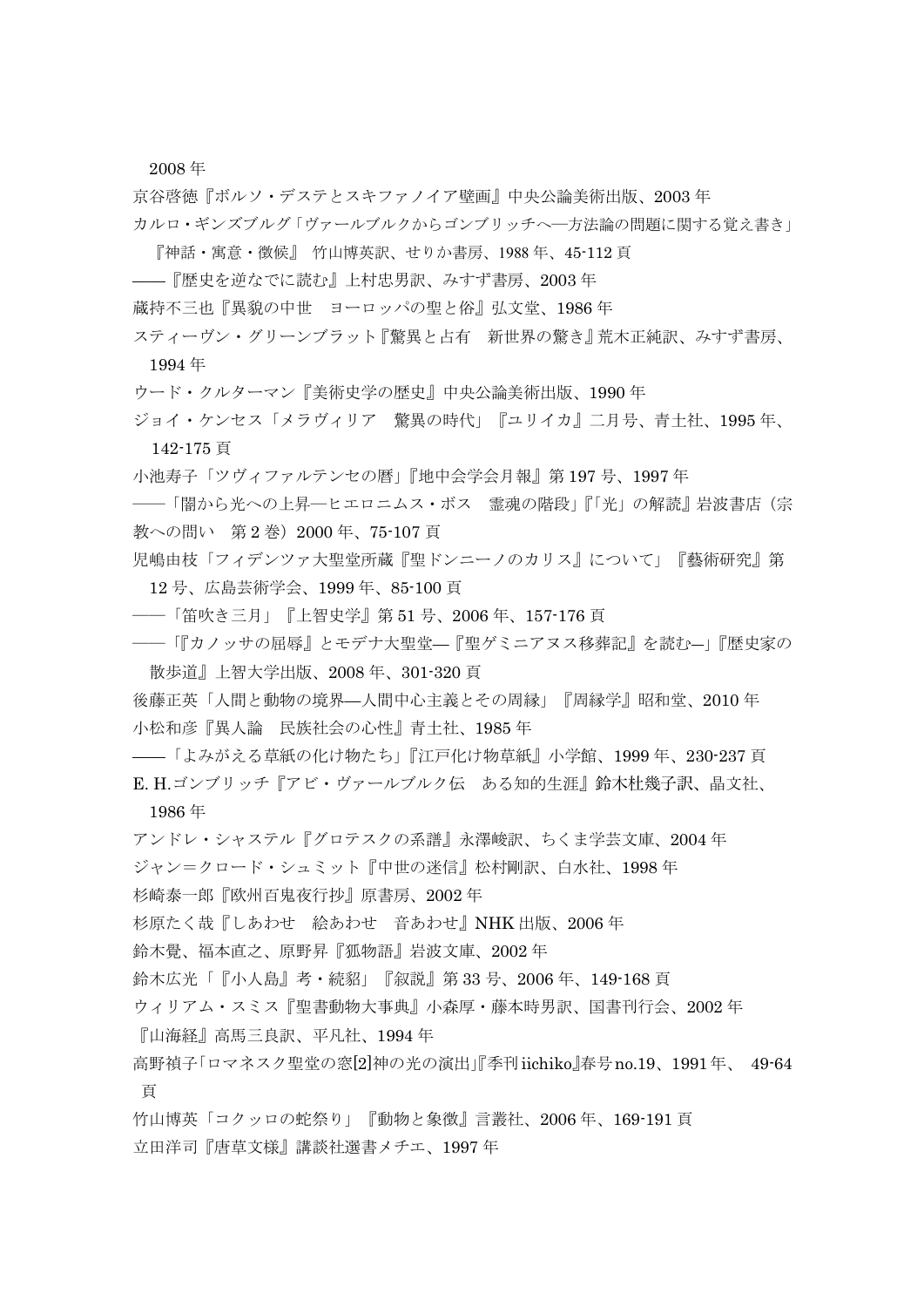田原文子「ナイル水源からエデンの園へ―初期キリスト教教会堂装飾におけるローマ世界

のナイル河図像の受容について」『地中海学研究』第 35 号、2012 年、3-30 頁 種村季弘『ビンゲンのヒルデガルトの世界』青土社、1994 年

辻佐保子『古典世界からキリスト教世界へ―舗床モザイクをめぐる試論』岩波書店、

1982 年

――『中世絵画を読む』岩波書店、1987 年

鼓みどり『ユトレヒト詩篇挿絵研究―言葉の織りなしたイメージをめぐって』中央公論美 術出版、2006 年

鶴岡真弓『ケルト 装飾的思考』筑摩書房、1989 年

――『黄金と生命 時間と煉金の人類史』講談社、2007 年

ジョルジュ・ディディ=ユベルマン『残存するイメージ アビ・ヴァールブルクによる美 術史と幽霊たちの時間』竹内孝宏・水野千依訳、人文書院、2005 年

ヴィック・ド・ドンデ『人魚伝説』富樫瓔子訳、創元社、1993 年

ジョルジュ・デュビー『ロマネスク芸術の時代』小佐井伸二訳、白水社、2000 年

徳井淑子『色で読む中世ヨーロッパ』講談社選書メチエ、2006 年

中野美代子『中国の妖怪』岩波新書、1983 年

長友瑞絵「《ベスティアリウム》写本挿絵の研究―挿絵サイクルの成立をめぐって―」『鹿島 美術研究年報別冊』第 26 号、鹿島美術財団、2008 年、522-531 頁

――「《ブリュッセルのフィシオログス—挿絵成立に関する一考察》『ルクス・アルティウ

ム 越宏一先生退任記念論文集』中央公論美術出版、2010 年、34-48 頁

中村元『図説仏教語大辞典』東京書籍、1975 年

西野嘉明「絵画的トポスとしての重体像」『イメージの解読 怪物』河出書房新社、

1991 年、71-105 頁

カサリン・バスフォード、阿伊染徳美『グリーンマン伝説』社会評論社、2004 年

- 馬場(岸本)雅美「ロマネスク聖堂装飾の一側面」『藝術論考 I』お茶の水女子大学藝術学 会、1986 年、95-136 頁
- ――「ロマネスク彫刻におけるグロテスクの問題」『北海道東海大学紀要 人文社会科学 系』第 5 号、1992 年、1-19 頁
- ――「スイヤック、サント・マリー修道院聖堂中央柱彫刻解釈の試み」『北海道東海大学 紀要 人文社会科学系』第8号、1995 年、63-74 頁
- ――「循環する「時」の表象(ロマネスク装飾における「生と死」)」『ロマネスク』(世 界美術大全集 第8巻)小学館、1996 年、321-324 頁
- ――「ロマネスク聖堂床モザイク研究ノート(2)宇宙図と世俗場面に関する一考察―ピ アチェンツァ、サン・サヴィーノ聖堂を中心に―」『北海道東海大学紀要 人文社会科 学系』第 13 号、2000 年、37-58 頁

エルヴィン・パノフスキー『視覚芸術の意味』中森義宗・内藤秀雄・清水忠訳、岩崎美術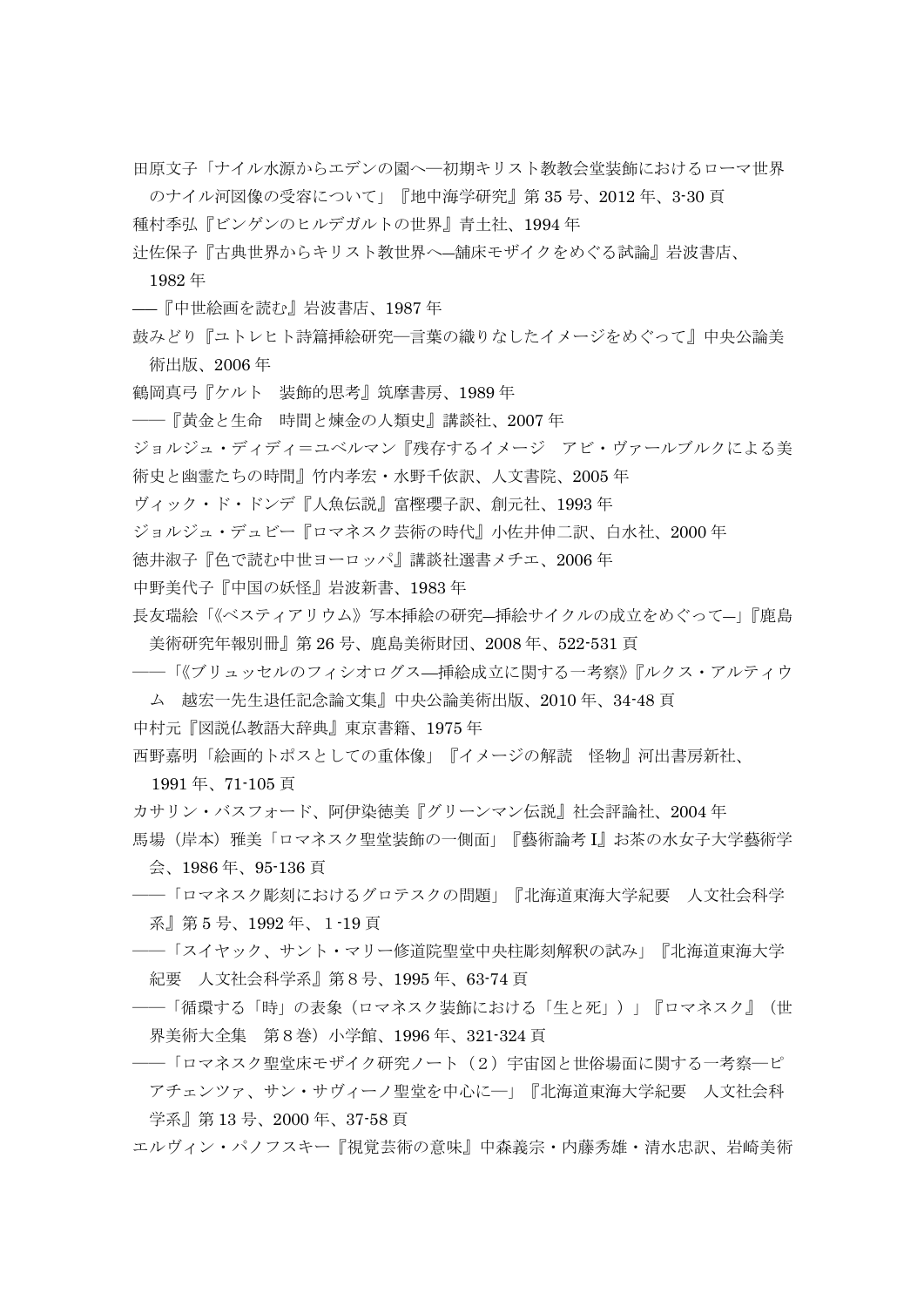社、1971 年

――『イコノロジー研究』(上)(下)浅野徹ほか訳、筑摩書房、2002 年

ミハイル・バフチーン『フランソワ・ラブレーの作品と中世・ルネサンスの民衆文化』川

端香男里訳、せりか書房、1980 年

- 原野昇、鈴木覺、福本直之『狐物語の世界』東書選書、1988 年
- 原野昇『フランス中世の文学』広島大学出版会、2005 年
- ――(編)『フランス中世文学を学ぶ人のために』世界思想社、2007 年
- 林俊雄『グリフィンの飛翔 聖獣からみた文化交流』雄山閣、2006 年
- 林みどり『接触と領有 ラテンアメリカにおける言説の政治』未来社、2001 年
- ユルジス・バルトルシャイティス『幻想の中世−ゴシック美術における古代と異国趣味』西 野嘉章訳、リブロポート、1985 年

——『異形のロマネスク 石に刻まれた中世の奇態』馬杉宗夫訳、講談社、2009 年

- リン・ハント「歴史・文化・テクスト」『文化の新しい歴史学』筒井清忠訳、岩波書店、 1993 年、1-32 頁
- ヤン・ビアウォストツキ「イコノグラフィ」松枝到訳『西洋思想大事典』第1巻、平凡社、 1990 年(71-88 頁)
- ハンス・ビーダーマン『図説世界シンボル事典』藤代 幸一・伊藤 直子・宮本 絢子・宮内 伸子訳、八坂書房、1989 年
- アンリ・フォション『ロマネスク』(上) (下) 神沢栄三・加藤邦男・長谷川太郎・高田勇訳・鹿 島出版会、1976 年
- ——『形の生命』杉本秀太郎訳、平凡社ライブラリー、2009 年
- 福本直之「悪狐ルナールの活躍『狐物語』」原野昇編『フランス中世文学を学ぶ人のため に』世界思想社、2007 年、126-137 頁
- エミール・マール『ロマネスクの図像学(上)(下)』田中仁彦・磯見辰典・細田直孝・池 田健二・成瀬駒男訳、国書刊行会、1996 年
- 松枝到「文化の越境者—アビ・ヴァルブルク」『文化の中の政治』(叢書 社会と社会学 2)新評論、1985 年、155-176 頁
- 松田隆美「テクストを見るディヴォーション」『西洋中世研究』第3号、2011 年、

86-106 頁

水島ヒロミ「動物譜というテクスト―ピーターバラ本を中心に」『藝術』第 29 号、2006 年、 48-57 頁

## ――「『フィシオログス(ベルン 318 版写本)』に関する一考察」『藝術』第 33 号、2010 年、 59-68 頁

水野千依『イメージの地層』名古屋大学出版会、2011 年

柳宗玄『ロマネスク彫刻の形態学』八坂書房、2006 年

吉野裕子『蛇』講談社学術文庫、1999 年